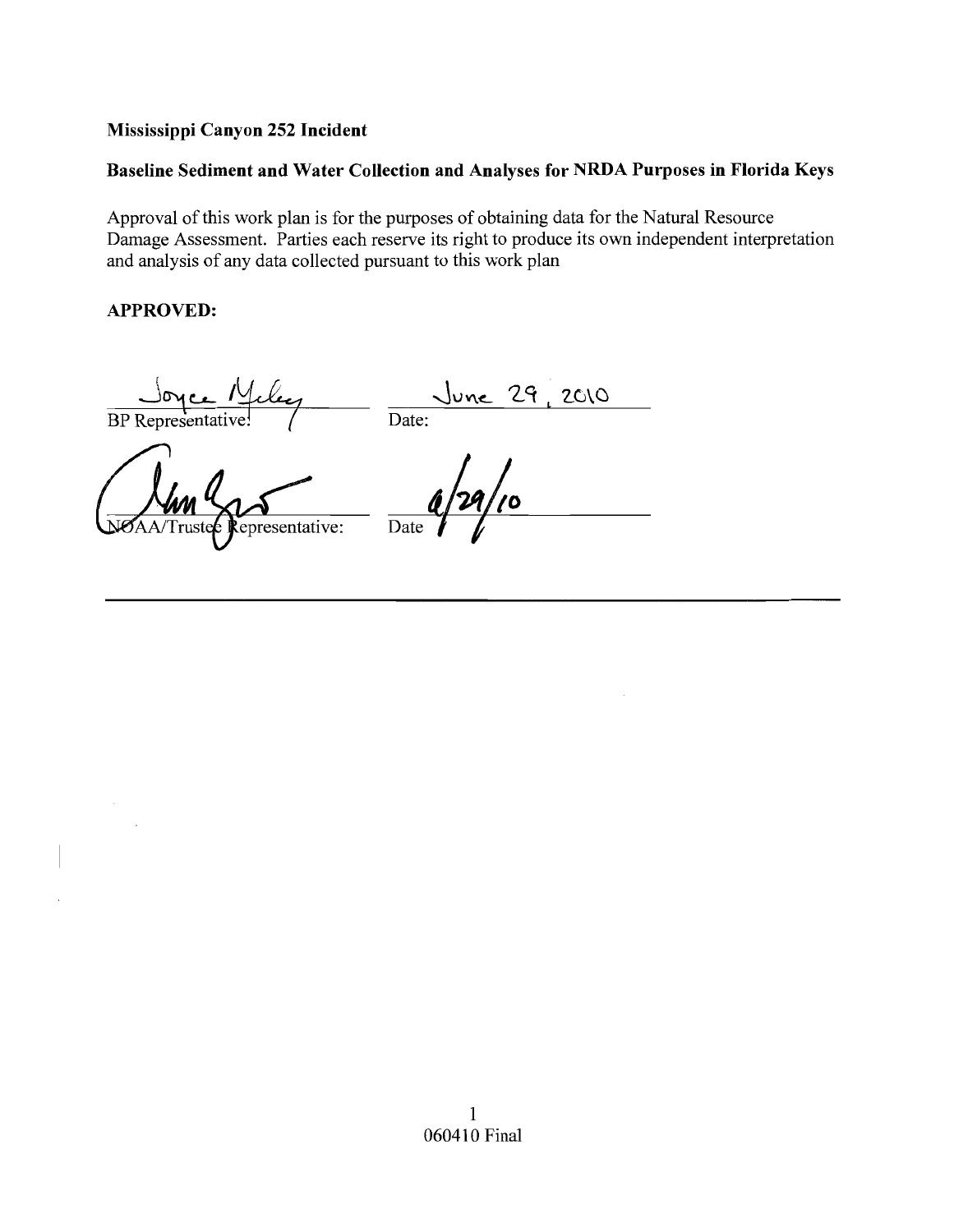#### Florida Keys Baseline Sampling Plan for Water and Sediment

### BACKGROUND

The Florida Keys extend approximately 220 nautical miles from the southern tip of the Florida peninsula, southwest to the Dry Tortugas. The Florida Keys National Marine Sanctuary, which surrounds the Keys, covers 2,900 square nautical miles of coastal waters, overlaps four national wildlife refuges, six state parks, and three state aquatic preserves. In addition, three national parks share boundaries with the Sanctuary.

The Florida Keys marine ecosystem supports over 6,000 species of plants, fishes, and invertebrates, including the nation's only living coral reef that lies adjacent to the continent. The area also includes extensive seagrass communities, mangrove islands and fringes, and some of the most significant maritime heritage and historical resources of any coastal community in the nation. In addition, the region's natural resources provide livelihoods for many of the nearly 80,000 residents, and provide recreation for visitors totaling approximately thirteen million visitor-days each year.

In order to proactively begin the steps of the Natural Resource Damage Assessment (NRDA) process, planning was initiated to determine the protocols and sampling sites that would be used for the collection of baseline water and sediment samples. The intention of this sampling event would be to represent conditions prior to any oil from the Deepwater Horizon spill affecting the Keys, should this occur. Toward this end, participants from 6 different agencies, one nongovernmental organization, and one University developed this baseline sampling plan with the following objectives:

- The objective of the water and sediment sampling event is to determine the concentration of oil compounds in the sample matrices.
- The water and sediment sampling data generated using this plan will be interpreted in concert with other chemical and biological data.
- The sampling plan should be designed in order to collect baseline samples from sites representative of pre-oiling conditions, yet potentially in the path of the oil.
- To the extent possible, baseline samples should be representative of or reflect environmental conditions in a broad area.

In order to address issues related to cost and laboratory capacity, a list of 30 to 36 highest priority sites was targeted for development. The process to identify these sites was accomplished through in-depth discussions of site characteristics including ocean and coastal currents, representation of different habitat types, representation of typical environmental conditions, sensitivity of habitats, presence and utilization by threatened and endangered species, historical data available for sites, etc.

The discussion of ocean currents (see map below) focused on two general routes that oil from the Deepwater Horizon spill could potentially take to the Keys. Specifically, currents running along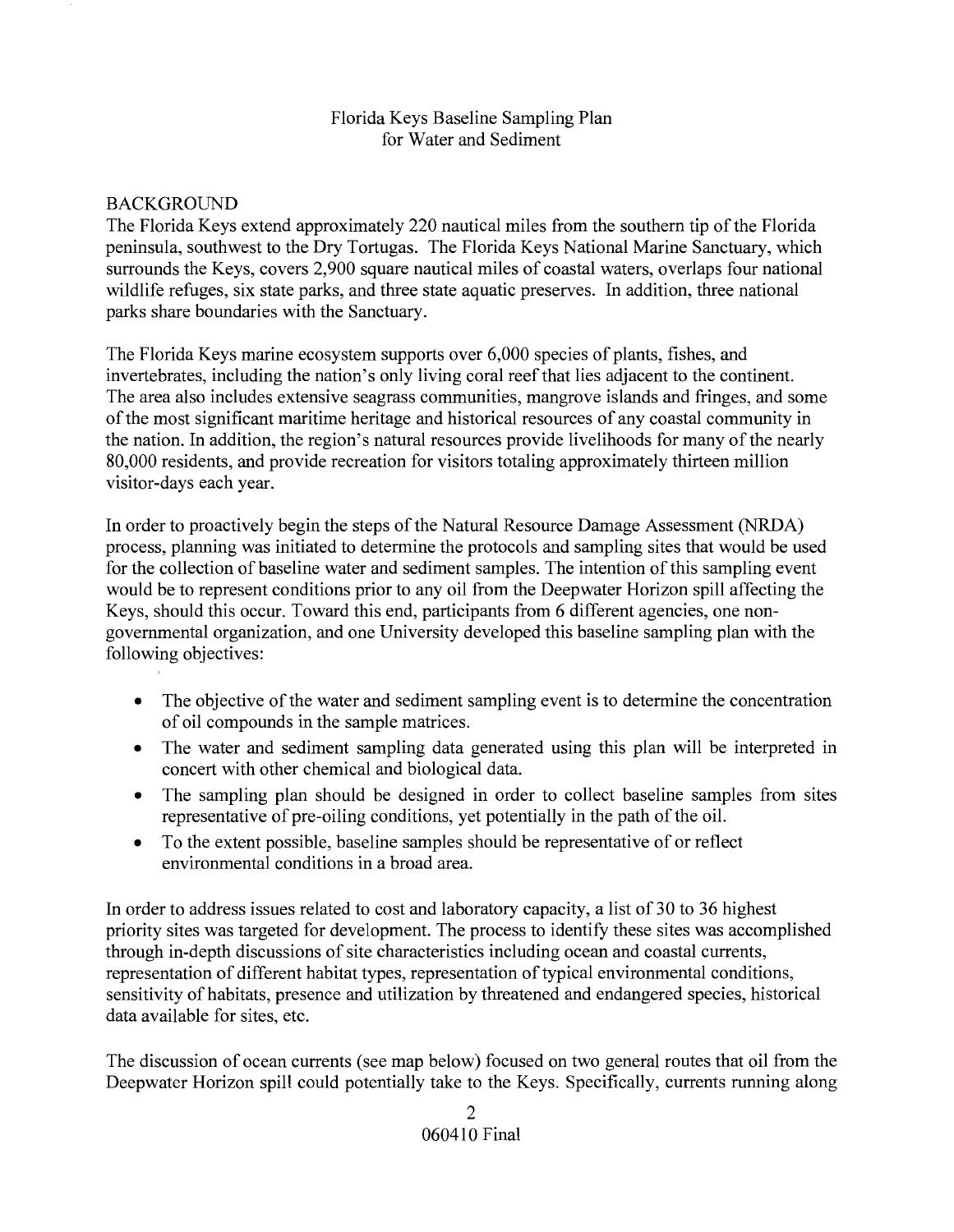the Southwest Florida Shelf could deliver water into the middle Keys or Backcountry. Important locations and habitats in this area include shallow seagrass banks, mangrove islands, and large natural flow channels. It was thought that sites of these types could accumulate oil or serve as transportation routes to other areas.



Regional Currents (Lee and Williams, Univ. of Miami)

Alternatively oil entrained in the Loop current in the Gulf of Mexico would tend to reach the Tortugas region first, where it could then be picked up by currents and eddies, that could gradually move oil eastward in a very indirect and diffuse route. Another possibility is that oil entering the Florida Current could move eastward quickly.

It was agreed that the Dry Tortugas and Marquesas Keys contain highly sensitive and productive habitats, which could potentially be directly affected by oil transported by the Loop current. For these reasons several sample sites were suggested for this area.

Oil entering the eddies could be carried in prevailing currents, possibly bypassing some areas of the Keys on the ocean side, however this would be difficult to precisely predict. It was determined that the sampling plan should include representation of shallow sites along the reef tract, and other nearshore areas, but the majority of sites should be intertidal, due to the sensitive and productive nature of these habitats and the fact that floating oil would be more likely to reach these areas.

Sampling sites were not selected from the bay side of the Upper Keys, because any oil coming into this area would have to cross Everglades National Park, and the National Park Service is developing a sampling plan for this area.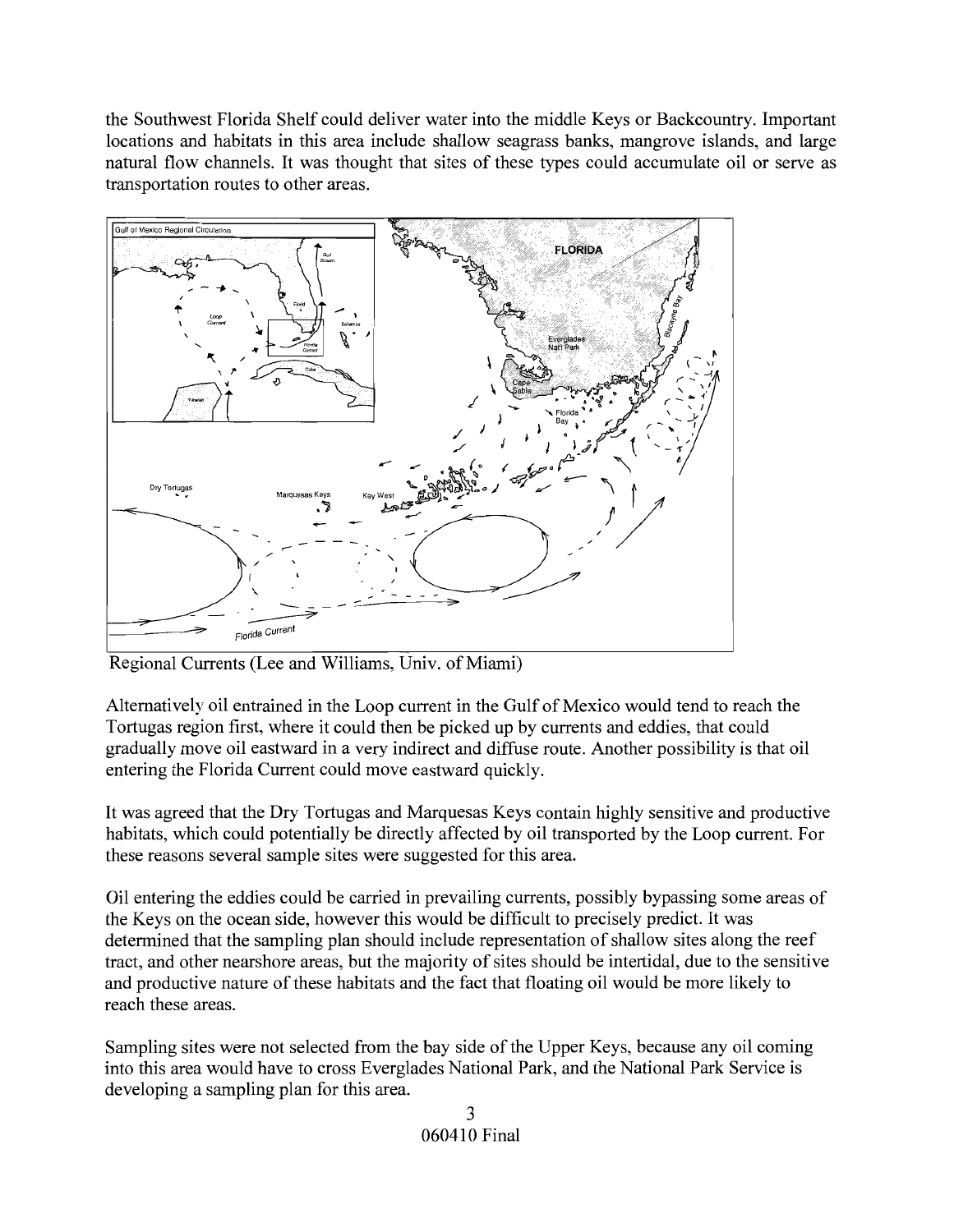While considering individual site characteristics, an evaluation was also performed to ensure that selected sites were well distributed. Two strata were applied to the Keys, with one stratum being the partitioning of the Keys by region, and the second being a backcountry to offshore gradient. This resulted in 4 regions (Upper Keys, Middle Keys, Lower Keys, and Marquesas- Dry Tortugas), and four habitat areas (Backcountry, Intra/Inter Island, Inshore/ Mid-Channel, and Offshore Deep Reef). The intent of this sampling design process was to capture a cross-section of representative sites across the Keys. A review of the table below and the map in the Appendix confinns that selected sites are well distributed.

|                     | Upper Keys | Middle Keys | Lower Keys | Marquesas<br>$-$ Dry<br>Tortugas |
|---------------------|------------|-------------|------------|----------------------------------|
| Backcountry/Gulf    |            |             |            |                                  |
| Side                |            |             |            |                                  |
| Intra/Inter Island  |            |             | 3          | 3                                |
| Inshore-Mid-channel |            |             | 4          | 3                                |
| Offshore-Deep Reef  |            |             |            |                                  |

Individual site justifications follow later in this document, listing the characteristics which led to the selection of each of the selected sites. Depending on tide levels, it is estimated that 18 of the sediment sample sites should be intertidal, and 16 should be subtidal.

#### **SAFETY**

Prior to mobilization, all samplers will participate in pre-sampling briefing(s). All personnel will be Hazwoper trained and will participate in any other training modules required by Incident Command. Float plans will be filed with the IC for each day's activities on the water. All necessary PPE will be used.

### SAMPLING

During the actual sampling activities, the latest approved sampling protocols for water sampling, sediment sampling, and sample handling will be strictly followed (see Appendix for NRDA specific protocols).

At each of the 34 sampling sites, 1 grab sample for water and 1 composite sediment sample will be collected. The sediment sample will be a composite of 3 subsamples taken at the site. All water and sediment samples will be analyzed for all parameters listed in the final approved protocols, except *BTEXI* VOA samples will not be collected. Field duplicates and blanks will each be collected at the greater of either a 10% frequency, or at least one per sampling team. This is estimated to result in 4 or 5 each, duplicate and blank samples.

### LABELLING, SHIPPING, AND DOCUMENTATION

Prepare sample labels following sample **ID** protocol provided in the instructions from the trustee data management team.

Take precautions to avoid cross-contamination of the site from oil on boots and shovels.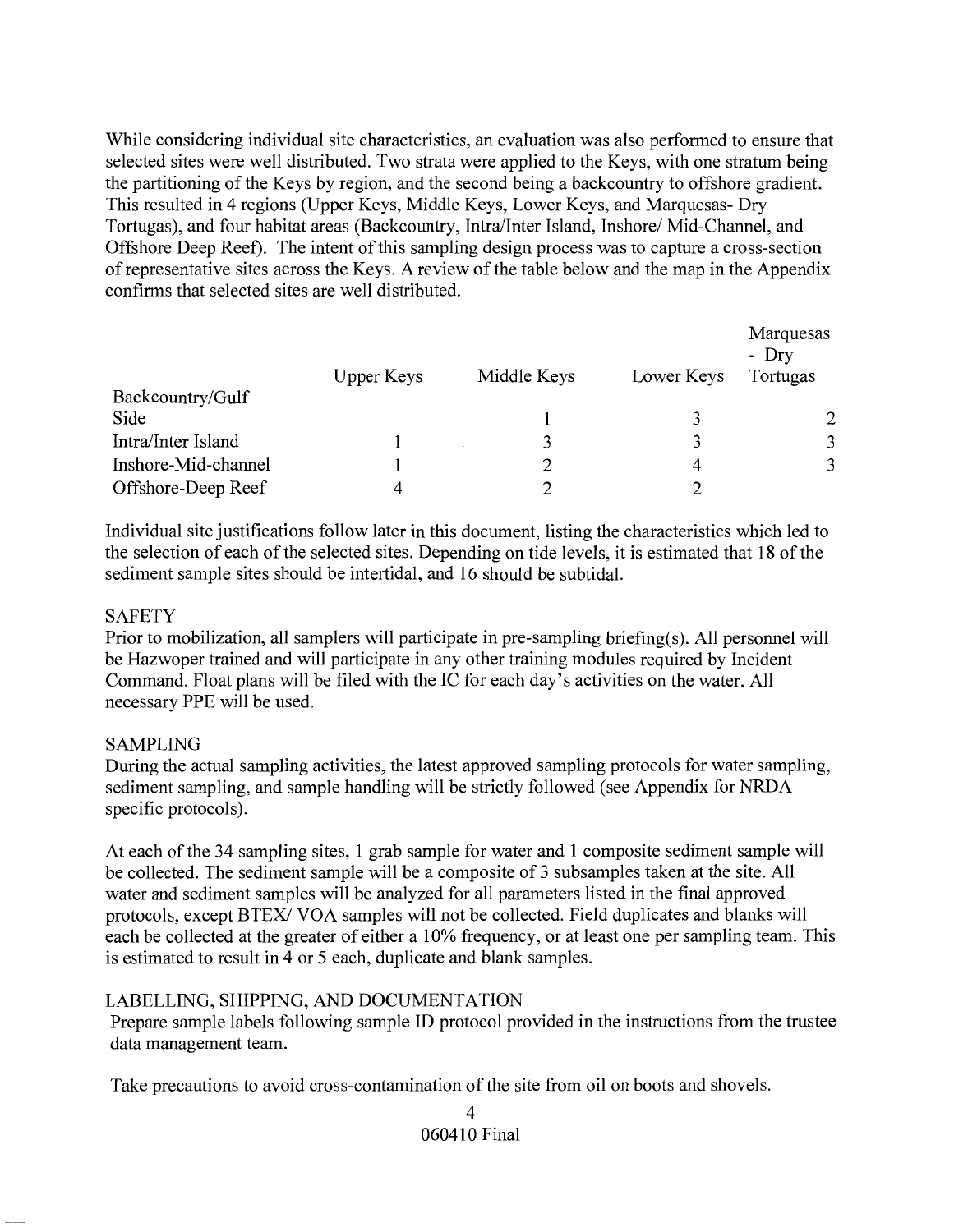Affix sample ID labels to each container and cover with clear tape wrapped around the entire container circumference.

Preserve all original field notebooks, which should be signed and dated. If crossing out or correcting any entries, date and initial when making the changes. Documentation is critical; original records will be gathered and kept on file by the trustees.

Record the presence of oil, weather conditions, etc. in field notes. Record GPS coordinates for each sample. Take photographs of the sampling locations and sample collection itself if possible; make sure each photograph or series can be later associated with the corresponding sampling locations (e.g. through use of GPS Photolink software or by keeping a detailed photo log). Do not delete or alter any photos (see separate NRDA Field Photography Guidance).

Ship known oil-contaminated samples separate from non-contaminated or low contaminated samples to reduce risk of cross-contamination.

Unless otherwise agreed upon by the Trustees and BP, all samples will be sent to TDI Brooks Lab.

#### COSTS

Trustee and other agency services to be provided during the sampling events include a boat, driver, and one additional staff person, for each of 8 sampling teams. Approximately 2 - 3 days will be needed to complete the sampling plan.

Estimated costs:

Boat, driver, and 2 samplers  $=$  \$1000/day  $$1000/$  day x 8 boats x 2 days =  $$16,000$ 

Travel for 8 agency staff to assist in the sampling event 8 staff x  $$150/day$  x 3 days = \$3600

Miscellaneous sampling consumables (ice, bubble wrap, coolers, etc.) =  $$500$ 

Estimated Total: \$20,100

These costs do not include lab analysis.

#### DATA SHARING

Each laboratory shall simultaneously deliver raw data, including all necessary metadata, generated as part of this work plan as a Laboratory Analytical Data Package (LADP) to the trustee Data Management Team (DMT) and to ENTRIX (on behalf of BP). The electronic data deliverable (EDD) spreadsheet with pre-validated analytical results, which is a component of the complete LADP, will also be delivered to the secure FTP drop box maintained by the trustees' Data Management Team (DMT). Any preliminary data distributed to the DMT shall also be distributed to LOSCO and to ENTRIX. Thereafter, the DMT will validate and perform quality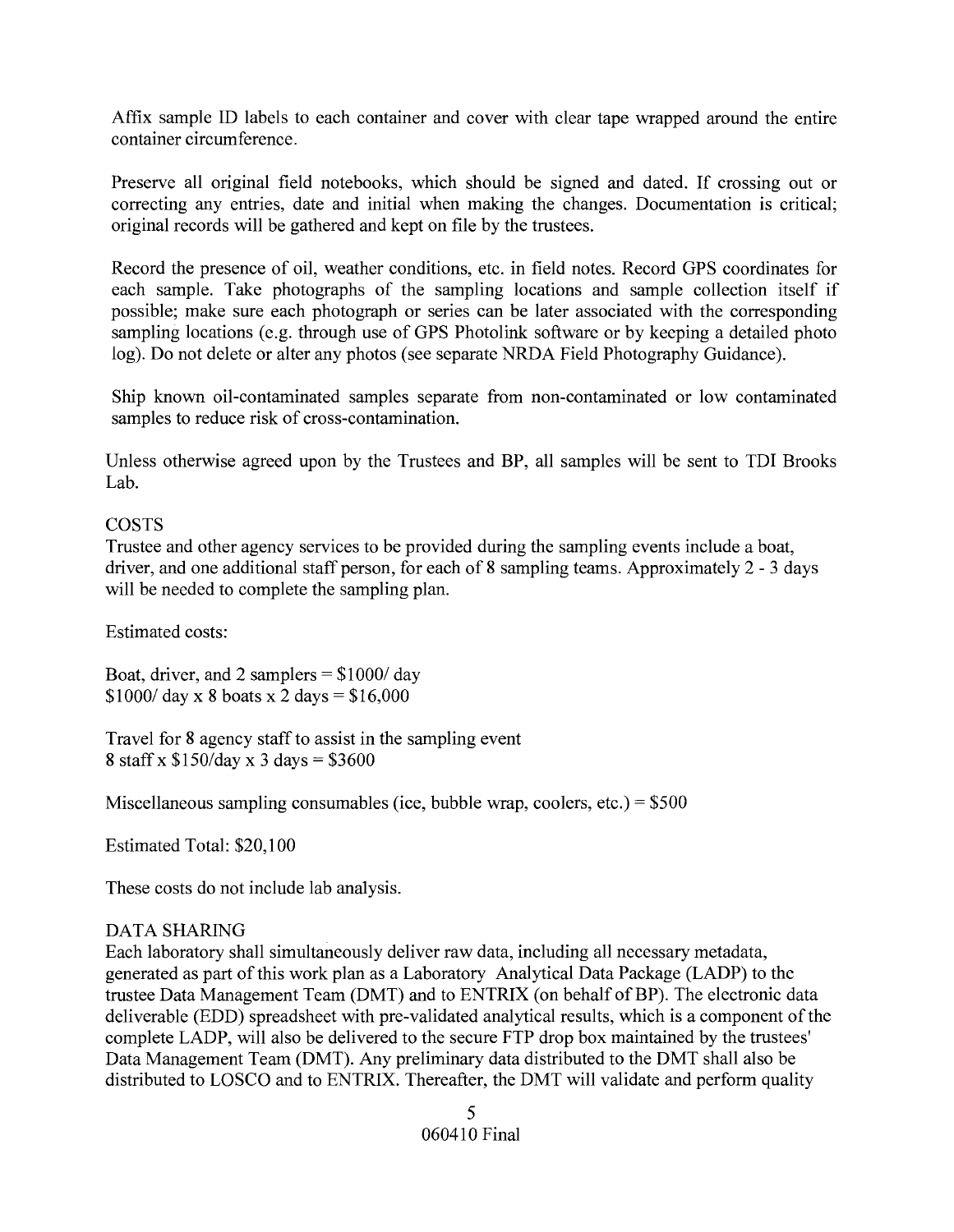assurance/quality control *(QAIQC)* procedures on the LADP consistent with the authorized Quality Assurance Project Plan, after which time the validated/OA/OC'd data shall be made available to all trustees and ENTRIX. Any questions raised on the validated/QA/QC results shall be handled per the procedures in the Quality Assurance Project Plan and the issue and results shall be distributed to all parties. In the interest of maintaining one consistent data set for use by all parties, only the validated/QA/QC'd data set released by the DMT shall be considered the consensus data set. The LADP shall not be released by the DMT, LOSCO, BP or ENTRIX prior to validation/QA/QC absent a showing of critical operational need. Should any party show a critical operational need for data prior to validation/QA/QC, any released data will be clearly marked "preliminary/unvalidated" and will be made available equally to all trustees and ENTRIX."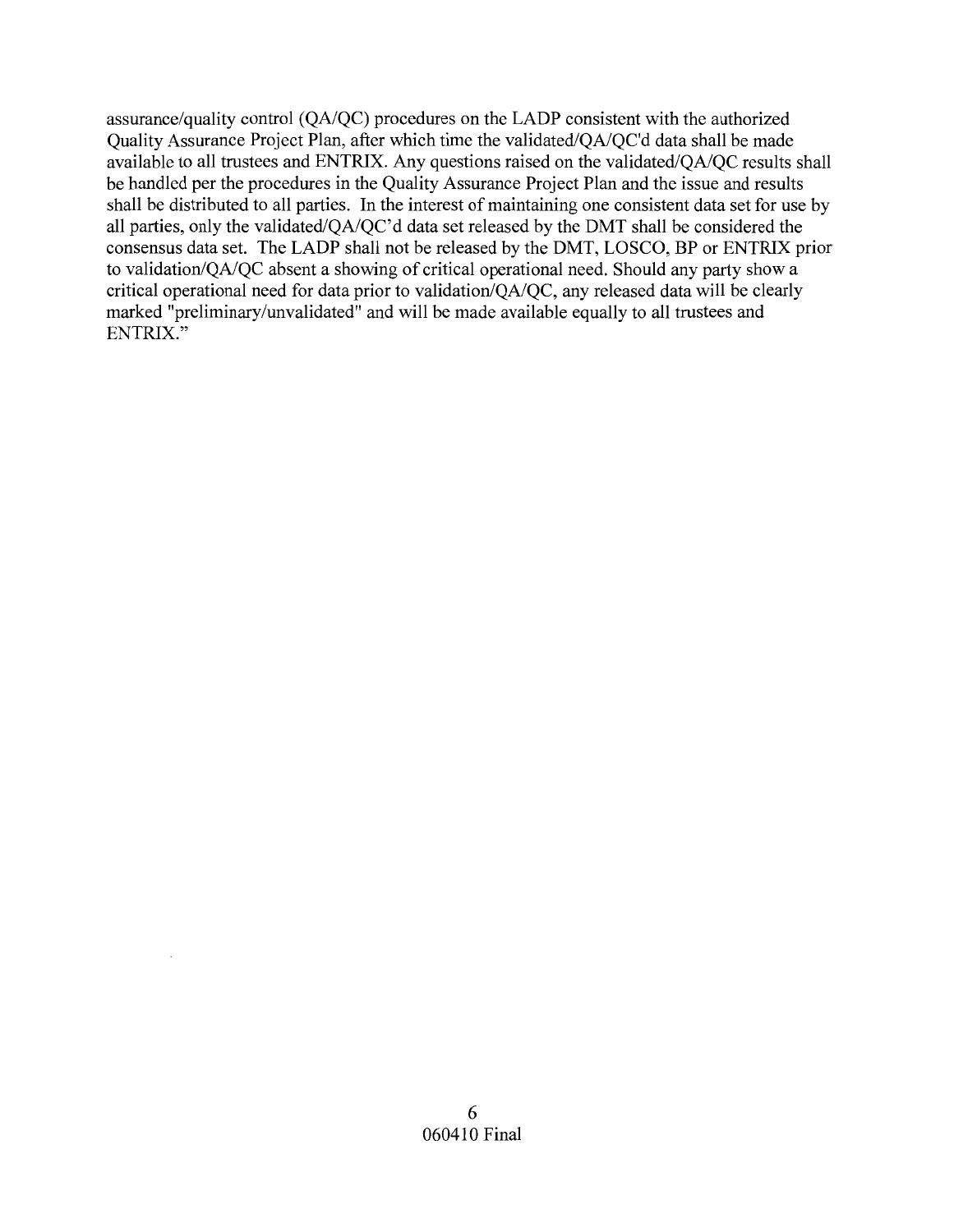### Florida Keys NRDA Sampling Site Justifications Water and Sediment

Sampling sites are organized by region Upper Keys, Middle Keys, Lower Keys, and West of Key West to the Dry Tortugas. All of these sites are located within the Florida Keys National Marine Sanctuary (FKNMS). Several areas also have additional state or federal management designations beyond just being located within the FKNMS, and these are noted in parentheses after the site name.

# **Upper Florida Keys**

Carysfort Light (Sanctuary Preservation Area)

- Coral habitat; subtidal sample site
- One of the northeastern most fore-reef areas within the Monroe County portion of the Florida Keys National Marine Sanctuary.
- Isolated reef area / lower visitor impacts located adjacent to the Dagny Johnson Key Largo Hammock Botanical State Park  $-$  significant buffering from the impacts of any adjacent development.
- As a fore-reef area, one of the sites that may be more readily impacted as the Florida Current tends to "hug" the curve in the Keys before being directed north.
- Highly diverse coral communities
- Well studied through years of marine ecological and water quality monitoring and research

### Basin Hill Shoals (John Pennekamp Coral Reef State Park)

- Mixed coral, sand habitat; subtidal sample site
- This area in John Pennekamp Coral Reef State Park is a series of small, shallow patch reefs that are in good condition.
- Collecting sediment samples will not be difficult due to the depth.
- Basin Hill Shoals is offshore of Dagny Johnson Key Largo Hammock Botanical State Park where there are only a few outparcels not in state ownership, so impacts from land use are minimal.
- Since Carysfort Yacht Club was purchased by the state, these reefs have had minimal impacts from boaters because of their northern location.
- Basin Hill Shoals was not as adversely affected by the cold water bleaching event of this winter as other areas within the park and suffered minimal coral mortality during this event.
- During the surveys that were conducted 5/5/10 and 5/6/10, numerous queen conch were observed.

Dry Rocks or Grecian (Key Largo National Marine Sanctuary & Sanctuary Preservation Area)

- Coral habitat; subtidal sample site
- Protected fore reef area lying landward of other fore reef development like French or Molasses Reefs.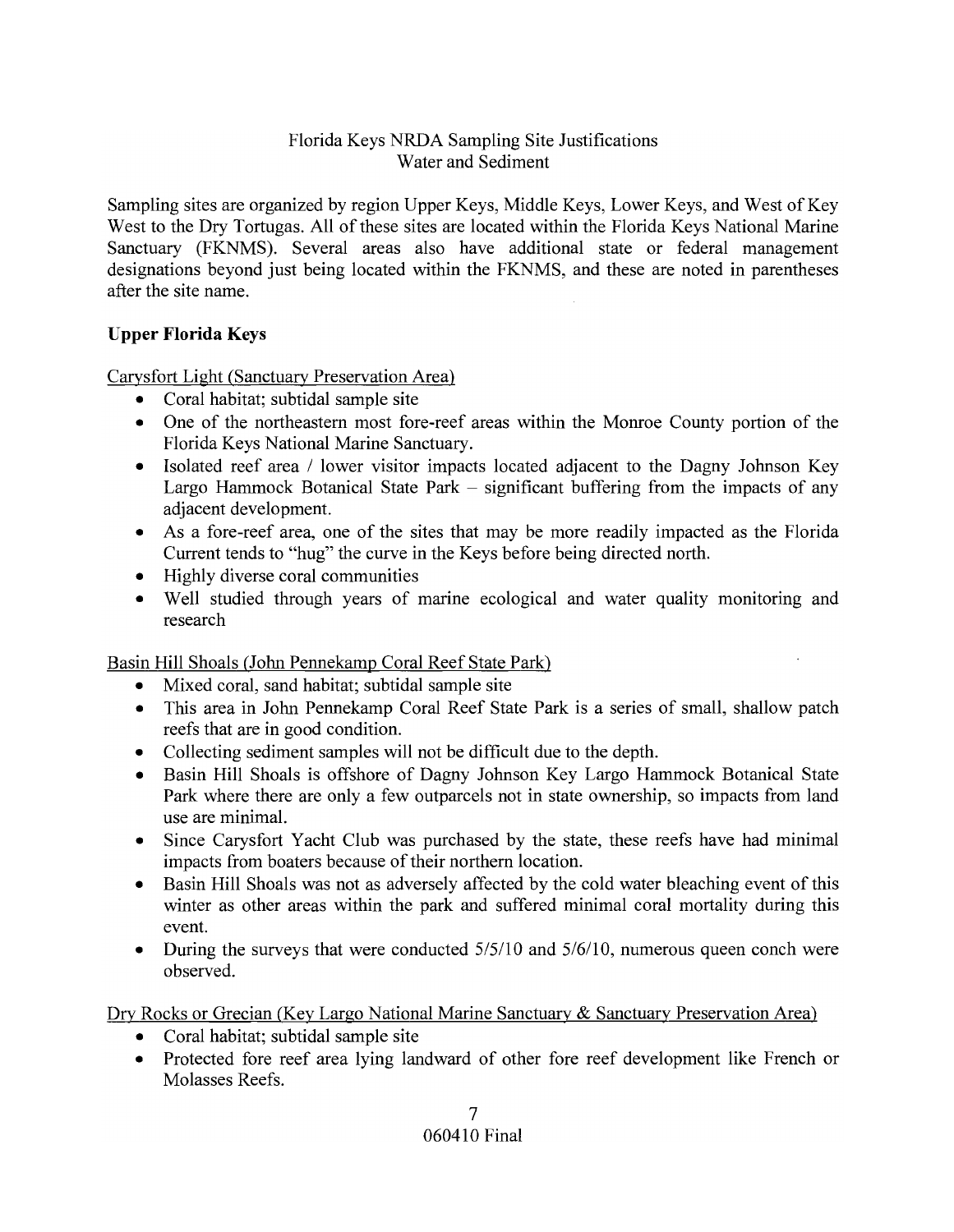• Diverse marine ecology having well developed reef structure with surrounding hard bottom and seagrass environments

## Adams Cut

- Man-made channel sand-silt substrate; subtidal sample site
- This is the only access channel from oceanside to bayside in Key Largo except for the north and south ends of the island.
- Water flowing through the cut from the bayside enters into John Pennekamp Coral Reef State Park at Largo Sound, which is a shallow seagrass bed surrounded on the north, east, and south sides by mangroves.
- From there the current flows out through South Sound Creek, North Sound Creek, and to a lesser extent, Taylor Creek, all of which are bordered by mangroves.

# Rodriguez Key

- Seagrass habitat; shallow subtidal sample site
- Rodriguex Key is a mangrove island at the southern boundary of John Pennekamp Coral Reef State Park.
- Located on the southeast side of Rodriguez Key is a Goniolithon/Porites patch, which supports a host of juvenile fish and invertebrate organisms.
- The island is otherwise surrounded by seagrass and bare substrate.
- This site was selected as an alternative to Molasses Reef, because it is in the same general area but sediment and water samples can be taken in the intertidal or shallow subtidal zone.

# Conch Reef

- Mixed coral, sand, hardbottom habitat; subtidal sample site
- Location of the NOAA National Undersea Research Center project administered by the University of North Carolina
- The site represents a huge source of long-term data for a broad range of research and monitoring topics which would allow a better pre- and post-spill understanding of potential oil spill impacts

# **Middle Florida Keys**

Anne's Beach

- Sandy shoreline (coastal vegetation, seagrass) habitat; intertidal sample site
- Anne's Beach is a beach area on the west end of Lower Matecumbe Key, which allows intertidal sediment sample collection at low tide.
- This beach is an area that has significant recreational use, and it is located adjacent to USl.
- Previously Tennessee Reef was identified as a sampling site, but during the final planning for the sampling it became apparent that the substrate at the site is predominantly composed of rubble and hardbottom, and the site is  $12' - 15'$  deep. Given this depth and the coarse nature of the substrate at Tennessee Reef, it was decided that Anne's Beach was an appropriate alternative sampling site within the same general region.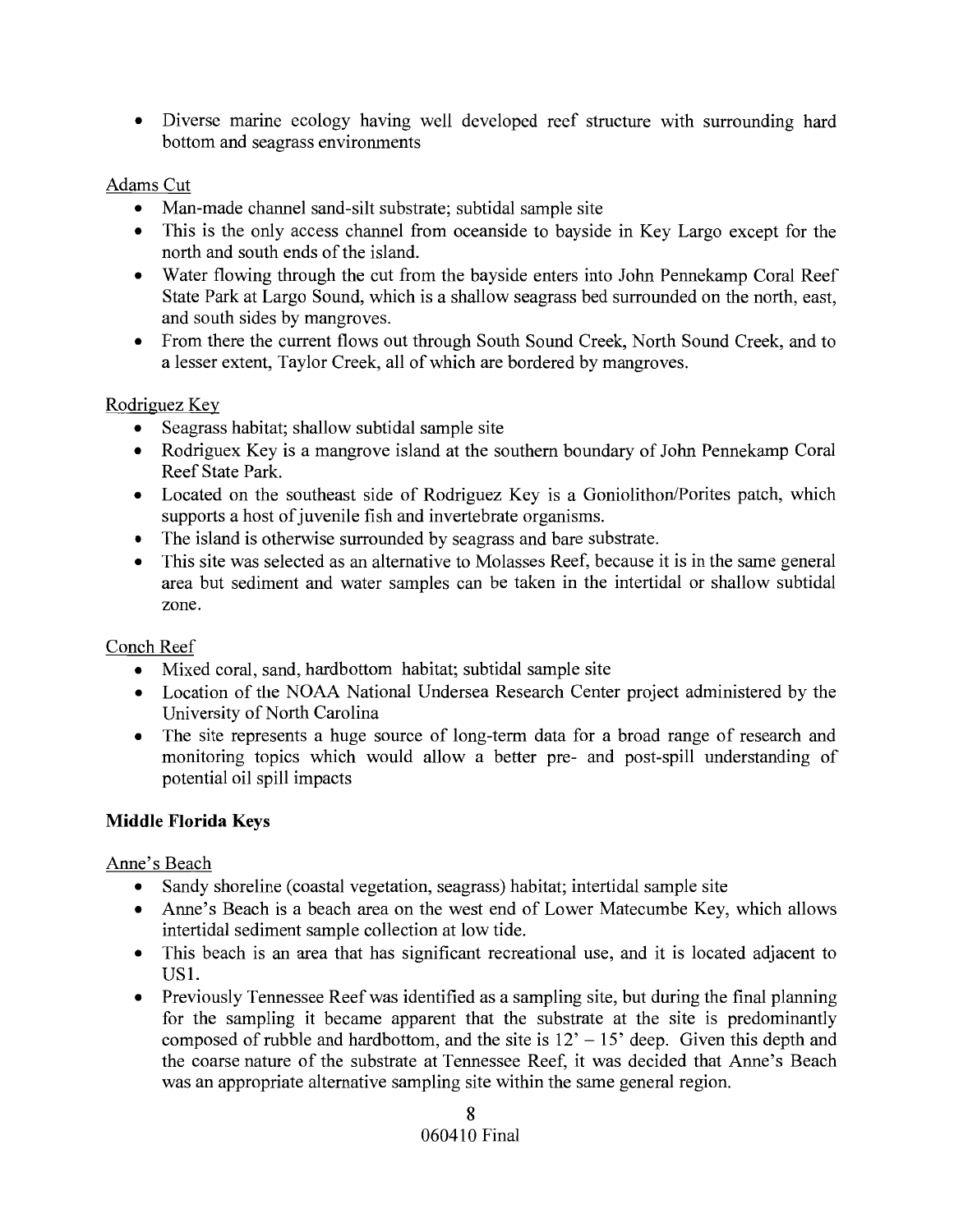Lignumvitae Key (Lignumvitae Key Botanical State Park)

- Sandy shoreline (coastal vegetation, seagrass) habitat; intertidal sample site
- These seagrass flats are subjected to currents from both the oceanside and bayside.
- This exposure to current flow makes the seagrass flats more vulnerable to potential impacts from oil contamination.
- There are currently 19 seagrass restoration sites within the 10,000 acres of the park with at least six new sites slated for restoration this year.
- In addition to seagrass beds, numerous coral species are found in this area.

# Long Key Point (Long Key State Park)

- Sandy shoreline (coastal vegetation, seagrass) habitat; intertidal sample site
- This area of the park is close to the current that flows through the Channel Five bridge.
- It is an isolated area of the park that has had multiple exotic removal projects to treat Australian pine, Scaevola, and latherleaf.
- Due to the removal of the exotic pine trees, the beach has widened over the years and has turtle nesting activity.
- The seagrass flats off of Long Key Point are in great condition, and are one of the few places that sawfish have been identified in the Keys.
- The coastal berm behind the beach is the location of the reintroduced Sargent's Cherry Palm (Pseudophoenix sargentii), which is an endangered species found only at Long Key and on Elliott Key in Biscayne National Park.

Long Key Beach (Long Key State Park)

- Sandy beach habitat; intertidal sample site
- A long narrow sandy beach which could receive impacts from waters passing through the Long Key or Channel 5 Channels
- Virtually the entire island is currently protected as a State Park, thus provides significant resource protection to avian species in particular and a large hammock and mangrove area
- Outstanding turtle nesting area which could be impacted should spill material arrive in the area

# Old Sweat Bank/Long Key Pass

- Seagrass habitat; subtidal sample site
- Old Sweat Bank (north of Long Key, FL) is just north of the Long Key Bridge. It is very shallow, contains lush sea grass beds and is in the middle of the strong tidal currents associated with the ebb and flow of waters to and from Florida Bay.
- This bank area supports flats fishing and other activities.
- The Long Key Channel is one of the several major channels in the middle and lower Keys which allow the major flow-through of water from the Gulf (Southwest Florida Shelf) to the ocean.
- It has a high probability of being hit by oil should it ever get into the general region of Long Key Bridge.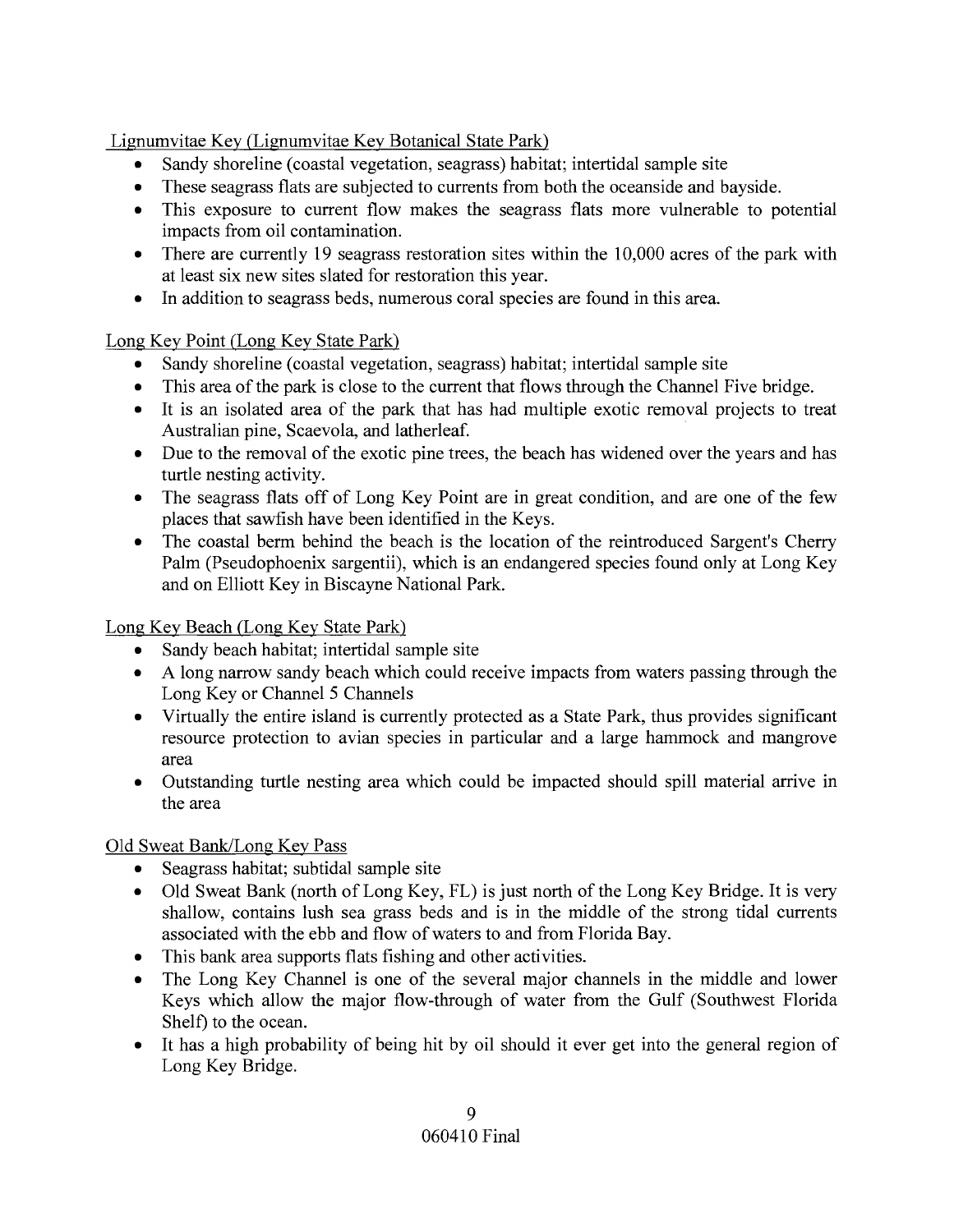Curry Hammock Beach (Curry Hammock State Park)

- Sandy shoreline (coastal vegetation, seagrass) habitat; intertidal sample site
- Although the beach at Curry Hammock is relatively small, this site offers advantages for baseline data collection because of the seagrass flats offshore, and the adjacent mangroves south of the beach as well as those that surround Deer Key.
- Current flow to the south of the park would bring water from the bayside that would potentially affect this area.

### Red Bay Bank/ Knights Key

- Seagrass habitat; subtidal sample site
- These banks are just north of the Seven Mile Bridge near Marathon.
- Moser Channel provides a major flow through Seven-Mile Bridge connecting southwest Florida shelf with Atlantic Ocean. Shallow bank with seagrass.
- Has been monitored due to boat groundings.
- They are very shallow, contain lush sea grass beds and are in the middle of the strong tidal currents associated with the ebb and flow of waters to and from Florida Bay.
- These banks support flats fishing and other activities.
- They have a high probability of being hit by oil should it ever get into the general region of Seven Mile Bridge.

# Boot Key

- Sandy shoreline (coastal vegetation, seagrass) habitat; intertidal sample site
- Boot Key is a largely undeveloped island adjacent to Boot Key Harbor on the south side of Marathon.
- The ocean side of Boot Key has a shoreline lined with mangroves, and may allow collection of an intertidal sediment sample.
- Due to its central geographic location, and the currents observed on ocean and bay sides of the Island, Boot Key is also an important site.
- Sombrero Reef is near Boot Key, and was identified as a sampling location in initial planning discussions. Sombrero Reef does not have exposed sediment at low tide, and ultimately was thought to be too deep for the purposes of this sampling event. Therefore in the final planning discussion, Boot Key was identified as an acceptable alternative sampling site.

# **Lower Florida Keys**

Cumulatively the islands, shoreline, and intertidal areas along the margins of the Back Country represent the first intersection of any potential oil spill material passing through the Keys from the West Florida Shelf. The areas selected represent a broad cross section of the shoreline interface with the tidal and sub-tidal. These areas include seagrass meadows, hard bottom substrates, sand and mud bottom, shallow patch reefs (though hugely damaged by long term bleaching and recent cold spells), fringing mangroves communities and sand and rocky shorelines. Most of the islands in the Great White Heron National Wildlife Refuge are also designated as Wilderness. The Back Country represents outstanding avian roosting, feeding, resting and breeding sites in the Florida Keys (many of avian species are listed as either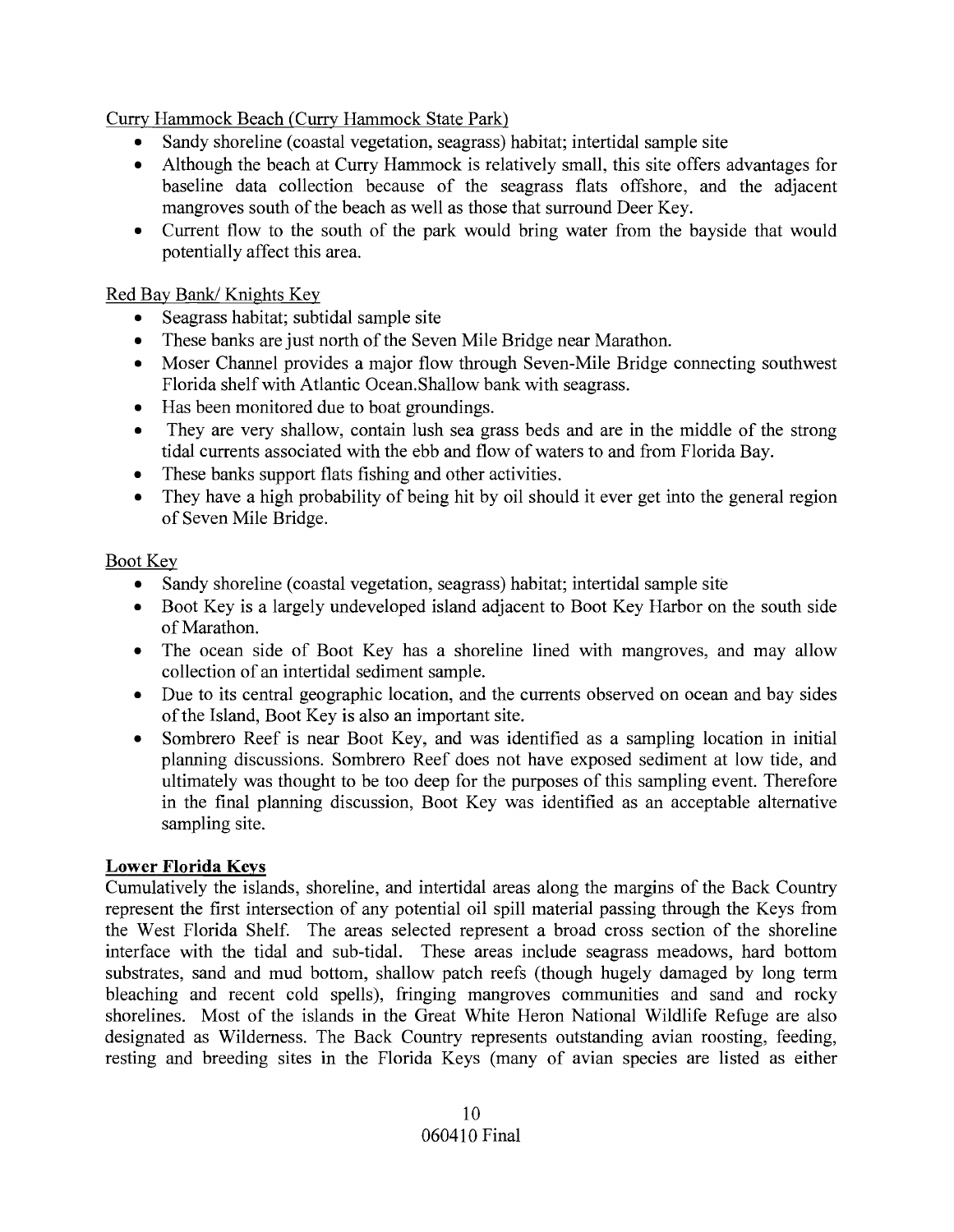Federally and/or State Threatened or Endangered) as well as important foraging habitats for all sea turtle species, and brooding and nursery habitat for numerous game fish and crustaceans.

East Bahia Honda Key (Great White Heron National Wildlife Refuge)

- Mangrove shoreline habitat; shallow subtidal sample site
- Extensive flats, and, depending on winds and currents, water funneling in through either Moser or Bahia Honda Channel.
- A pair of bald eagles has nested on the island for the past 5 years.
- East Bahia Honda Key is the most important island for nesting white-crowned pigeons (WCPI) in the Great White Heron NWR, based on nest surveys from 2000-2009, with more than 700 nesting pairs in a single nesting season. Because of its location, the island provides WCPI to exploit widespread upland feeding areas (regardless of wind speed and to some degree wind direction) which may differ temporally in food production.
- East Bahia Honda Key is the easternmost island in the backcountry and is situated along the Middle Keys Lower Keys Boundary.
- It is ringed by mangroves and shallow sea grass flats.
- If oil becomes entrained onto the southwest Florida Shelf, typical prevailing currents will be likely to bring oil into the region of Florida Bay represented by East Bahia Honda Key.

Bahia Honda Beach (Bahia Honda State Park)

- Sandy beach habitat; intertidal sample site
- The beach at Bahia Honda is one of the few naturally occurring beaches in the Keys.
- The beach itself supports many rare species including nesting sea turtles (loggerhead, hawksbill and green), sea lavendar (Argusia gnaphaloides), Cuban clustervine (Jacquemontial havanensis), and inkberry (Scavolia plumerii).
- There is a freshwater interdunal swale, a unique habitat in the Keys, that is found between the primary and secondary dune ecostyems.
- This beach also supports numerous shorebirds.
- Regular surveys are conducted to document shorebird activity during shorebird nesting season as well as year round. Piping plovers and Wilson's plovers have been documented on the beach and least terns have been documented feeding in the nearshore waters.
- Current flow through Spanish Harbor Channel and Ohio Bahia Honda Channel would affect this area. The nearshore waters support numerous organisms including seagrass, coral, fish and queen conch.

Looe Key Reef (Sanctuary Preservation Area and Research Only Area)

- Coral habitat; subtidal sample site
- Looe Key is located at the approximate location of the landward moving waters of the Portales Gyre. As such, it may be one of the first spots potentially impacted by oil advected from the Florida Straits into Florida Keys waters.
- Extremely well studied site represented a large number of research, monitoring, and restoration projects
- Collectively, Looe Key has deep, fore, and back reef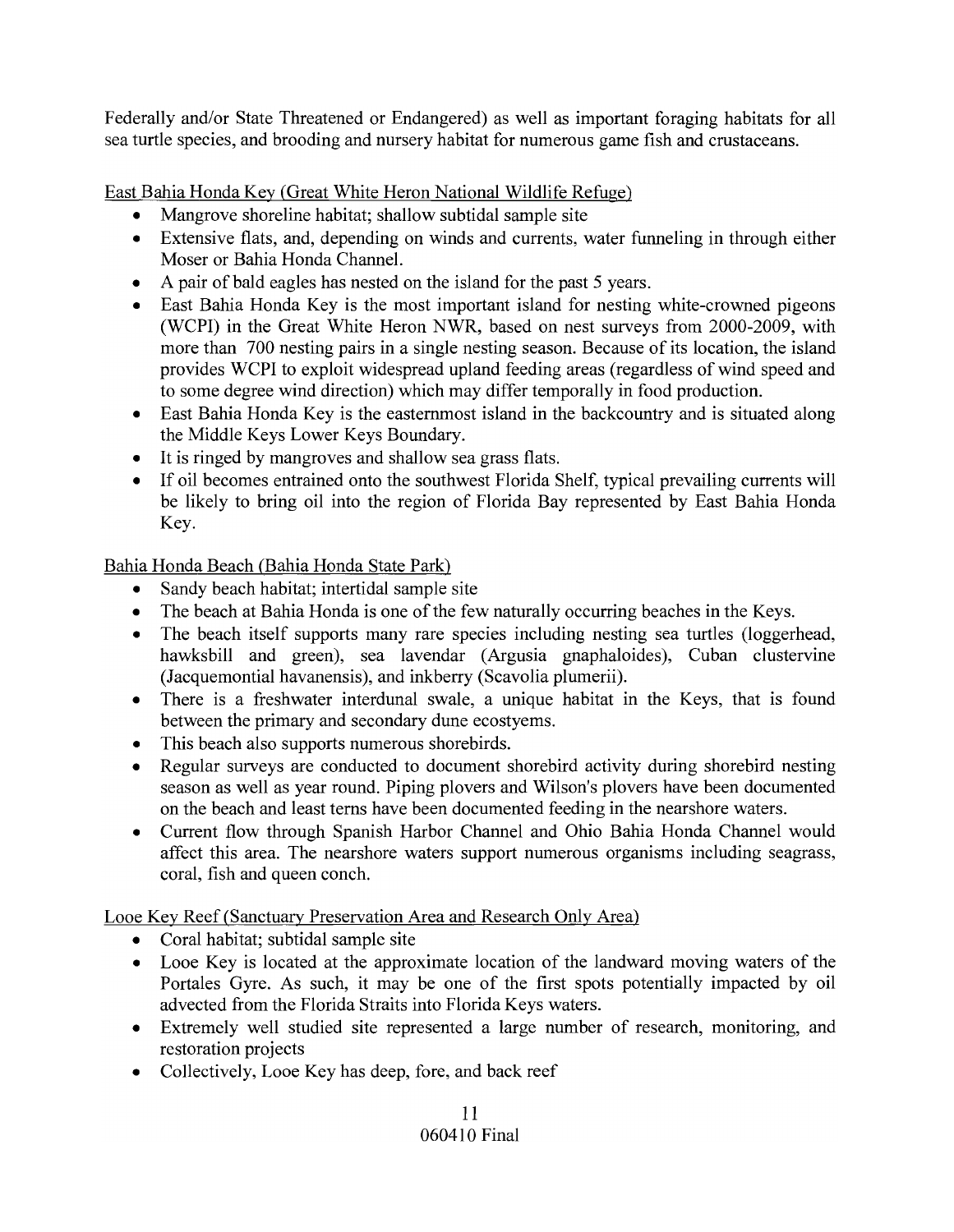Upper Harbor Key and Flats (Great White Heron National Wildlife Refuge)

- Seagrass habitat; subtidal sample site
- Harbor Key is the northeasternmost island located in the Lower Keys region. It is ringed by mangroves, shallow seagrass flats and is also adjacent to an extensive lush hardbottom community that supports large numbers of spiny lobsters and juvenile fishes.
- If oil becomes entrained onto the southwest Florida Shelf, typical prevailing currents will be likely to bring oil into the Harbor Key area of the Lower Keys. A "sentinel" site for water moving south from the southwest Florida shelf. Area was bathed by "black water" in 2002.
- Huge flats are an important low tide foraging area for an array of wading birds. Severely damaged by Hurricane Wilma, Upper Harbor Key still harbors nesting great white herons, a pair of nesting bald eagles, and roosting magnificent frigate birds and brown pelicans.

Raccoon Key (Great White Heron National Wildlife Refuge)

- Mangrove shoreline habitat; shallow subtidal sample site
- Represents well known example of an interior back country island.
- This island and the area south of the Content Keys represent a vast, shallow flats and seagrass area in the Lower Keys.
- To the extent that the area is monitored, it is shallow and confined.
- If spill material becomes entrained in these areas it may tend to get caught and accumulate.
- White-crowned pigeon colony every year since 2000.

Sawyer Keys/ Kemp Channel (Great White Heron National Wildlife Refuge)

- Sandy shoreline habitat; intertidal sample site
- Nesting green and loggerhead turtles
- A premier site for nesting great white herons, yellow-crowned night herons.
- Network of mangrove-lined creeks, hard-bottom communities, and sand flats
- The only series of refuge islands closed as an entire unit to public entry
- High-density migrant shorebird aggregations on intertidal flats

• Harbors the second largest colony of nesting white-crowned pigeons in Great White Heron NWR

Snipe Keys (Great White Heron National Wildlife Refuge)

- Sandy shoreline habitat; intertidal sample site
- A maze of extremely narrow dissected tidal creeks course through scores of tiny mangrove-lined islands. If entered by oil, this complex network of creeks and tiny islands would be highly vulnerable to long-term contamination. Clean-up would be incredibly difficult.
- Beach habitat on north side.
- Extensive intertidal flats border parts of the islands

# Boca Chica Beach (Boca Chica Naval Air Station)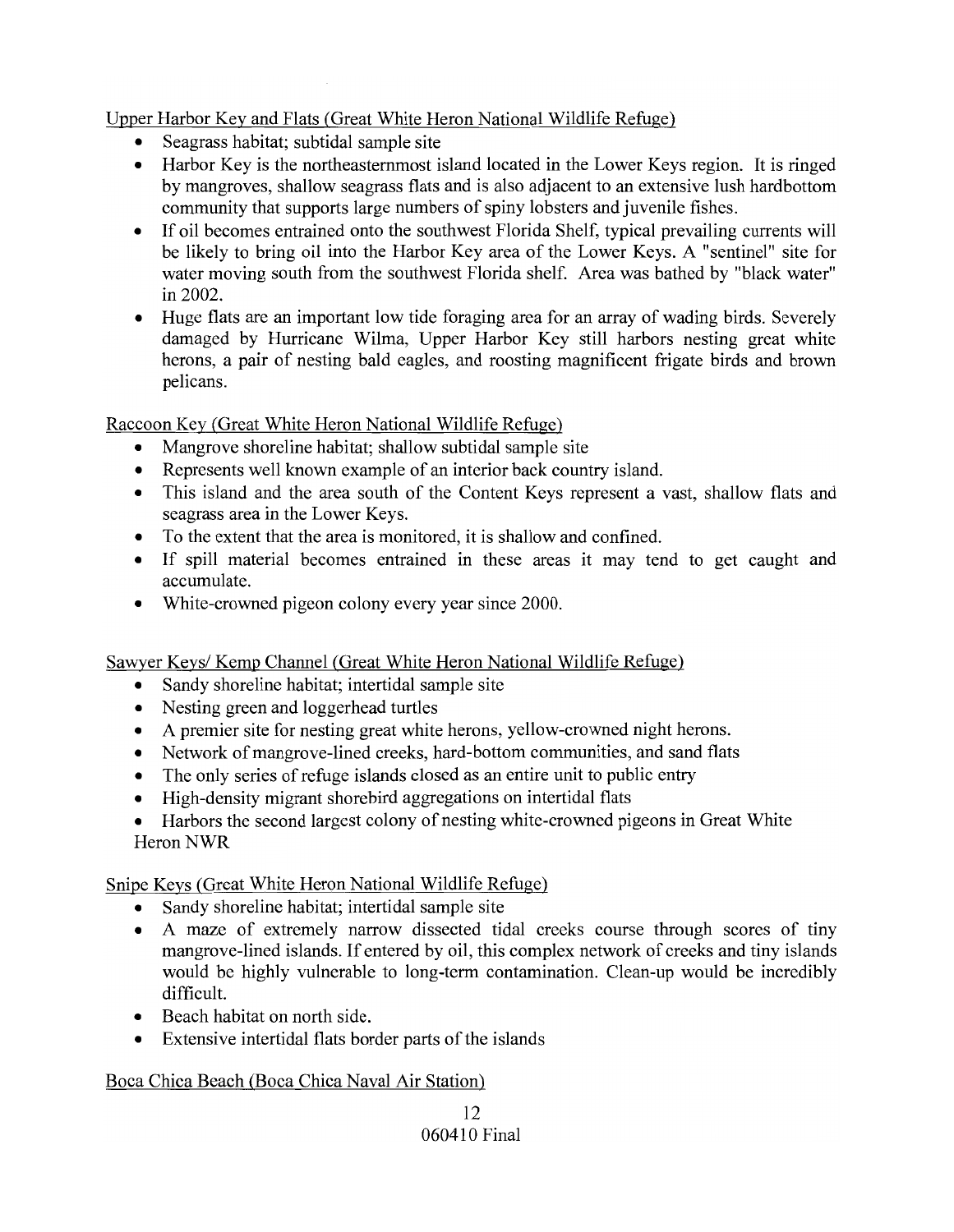- Sandy beach habitat; intertidal sample site
- Boca Chica beach represents a long, well protected beach, mangrove, and dune hammock regime which runs from Lower Sugarloaf Key to the western extent of Boca Chica Key
- Boca Chica beach is contiguous with the Western Sambos Ecological Reserve within which a large number of research and monitoring projects have been carried since the inception of the FKNMS
- Boca Chica Channel represents one of the lesser channels allowing flow from the Gulf to the ocean.

# Western Sambo (Ecological Reserve)

- Mixed coastal (seagrass, sand, coral, hardbottom) habitat; shallow subtidal sample site
- The Western Sambos Ecological Reserve represents a diverse combination of seagrass, mud, sand and hard bottom communities leading from shore to the Western Sambos fore reef area.
- Research carried out in the Ecological Reserve is largely resource based and could provide complementary data to that collected through the NRDA

# Northwest Channel Bank

- Sand and seagrass habitat; subtidal sample site
- Major flow way connecting southwest Florida shelf with Atlantic Ocean.
- A large, broad shallow bank with expansive areas of seagrass and shallow water flats
- Flats are an important low tide foraging area for an array of wading birds.

# Fort Zachary Taylor Beach (Fort Zachary Taylor State Park)

- Sand beach habitat; intertidal sample site
- Although this is a small area, it is a critical location due to current flow because of its location in Key West. Turtle nesting has been documented for this site and several nests were recorded during the 2009 nesting season. The seagrass beds off of the beach are in great condition due to their depth, and corals are thriving on the boulder piles that protect the beach from erosion. Some of these corals were transplanted from nearby seawalls.

### Sand Key (Sanctuary Preservation Area)

- Coral habitat; subtidal sample site
- Sand Key is located at the approximate western end of the Pourtales Gyre, a potentially important current feature which could entrain oil. The site hasa small offshore sand island from which samples can be taken in the intertidal zone or in the immediate adjacent shallow subtidal zone.

# **West** of Key **West to the Dry Tortugas**

# Marguesas Keys (3 sites) (Key West National Wildlife Refuge & Wilderness)

- Sandy shoreline habitats; intertidal sample sites
- island with internal lagoon and surrounded by seagrass and hard bottom habitats. Entrances into interior of island on north and south sides.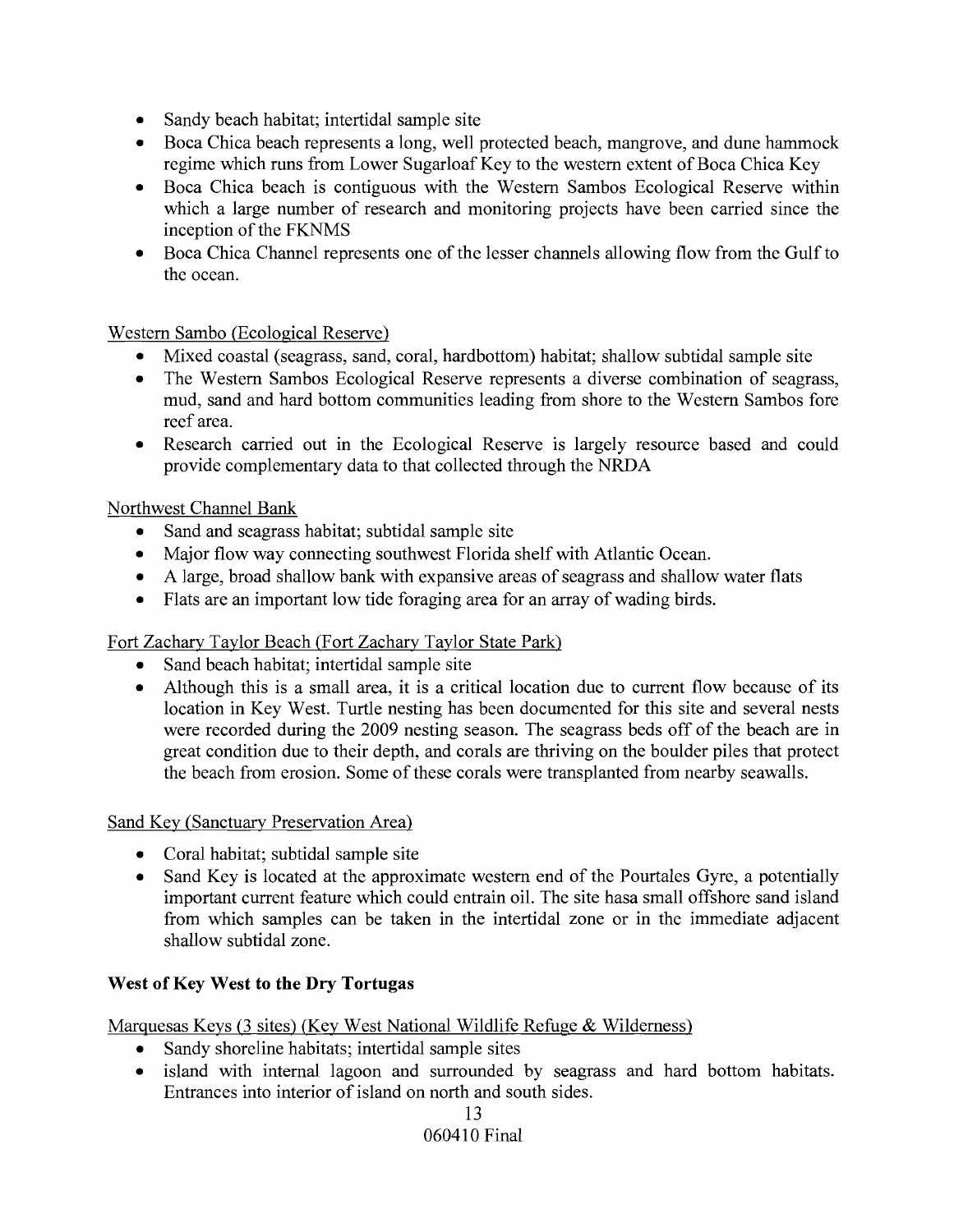- High biological productivity and diversity. A "reference" site because of its remoteness and high quality.
- Ongoing systematic transects and in-water trapping of sea turtles since 2003 by the Inwater Research Group (IRG) have shown that Key West NWR waters harbor a globally significant, demographically diverse population of green, loggerhead and hawksbill turtles. The area is a tremendously important as developmental habitat for maturing sea turtles.
- Among other important IRG findings was the discovery of a significant population of large, sub-adult green turtles west of the Marquesas, a size class that was thought to be absent in Florida -- further reason to be justifiably concerned about the Marquesas.
- Endangered species include nesting green, loggerhead and hawksbill turtles, piping plover, Garber's spurge.
- Five islands harbor the imperiled Miami blue butterfly (candidate species).
- Large number of juvenile green turtles in interior lagoon.
- Islands harbor nesting wading birds and large seasonal magnificent frigate bird roosts.
- Network of narrow deepwater channels and large  $(\sim 1-km)$  opening on the west-central side of island may funnel oil into the interior lagoon
- All of the 14 islands are bordered on one or more sides by extensive sea grass meadows and intertidal flats.
- These habitats, also present in interior lagoon, provide important low-tide foraging habitat for wading birds, and at the lowest tides, shorebirds.
- Important fall stopover area for peregrine falcons, northern harriers and other raptors
- Important shallow water fishery -- premier shallow water site for flats guides
- Pristine patch reef on south side of island.

Boca Grande Key (Key West National Wildlife Refuge & Wilderness)

- Sandy shoreline (coastal vegetation, seagrass) habitat; intertidal sample site
- Endangered species, including piping plover, Garber's spurge, nesting green and loggerhead turtles. Occasional roosting site for roseate tern. Miami blue butterfly (candidate species)
- Highest known concentration of reddish egrets (including 4 satellite-tagged birds) in the lower FL Keys. Nesting bald eagles, black-necked stilts, least terns (2006-2007) and great white herons.
- Interior lagoon, particularly the smaller intertidal portion, harbors large concentrations of post-breeding least terns (July-August), and migrant shorebirds.
- Larger interior lagoon harbors brown pelicans year-round and 70-100 wintering white pelicans
- Important fall stopover area for peregrine falcons, northern harriers and other raptors
- Second largest population of mangrove terrapins in the lower FL Keys. The terrapins' spend considerable time on the island's interior in the shallow mud flats.
- Oil entering the shallow lagoon through the Hurricane Wilma-created breach on the island's south side would devastate the critical foraging areas of shorebirds, wading birds, and mangrove terrapins.

### Cottrell Key (Key West National Wildlife Refuge & Wilderness)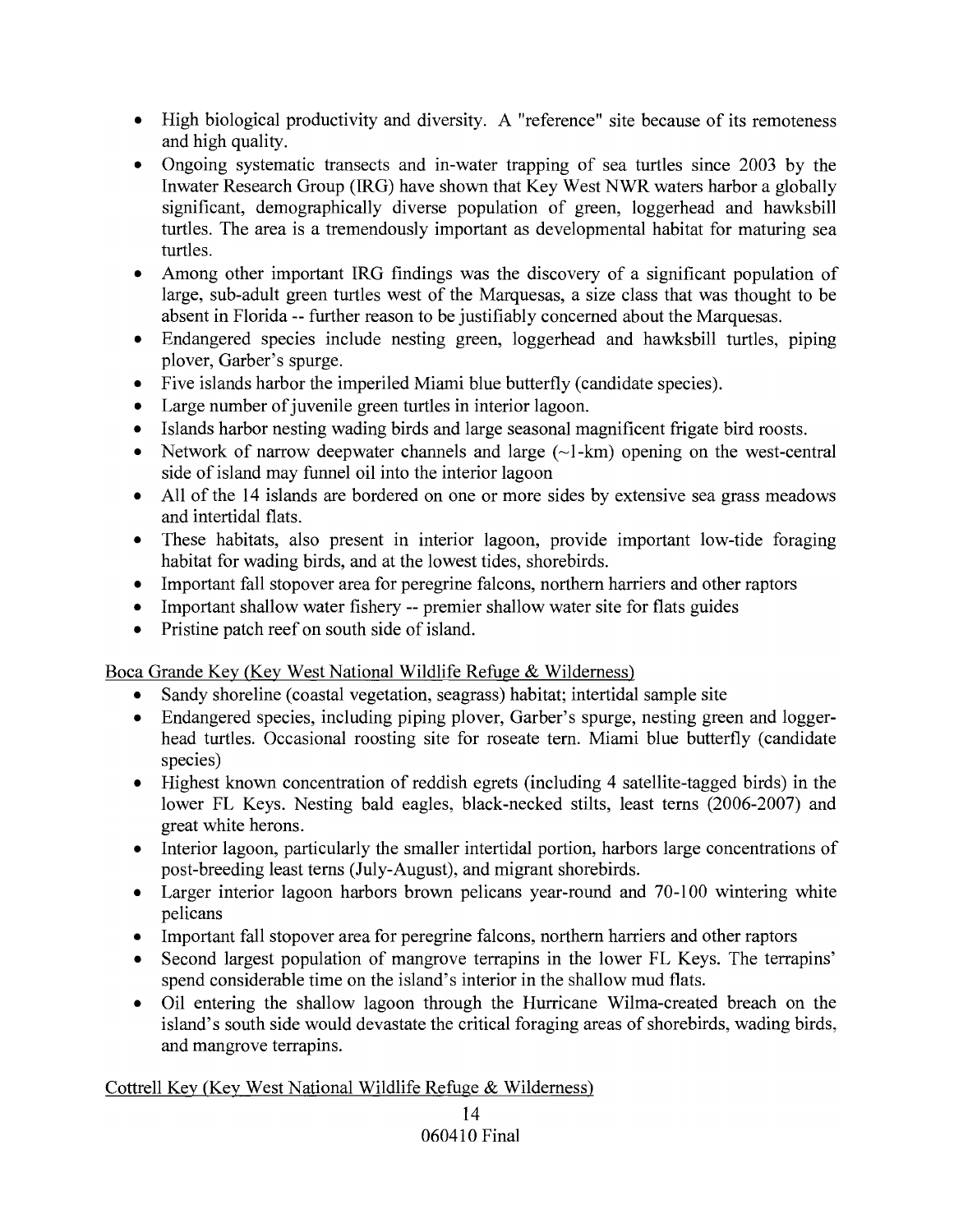- Seagrass habitat; shallow subtidal sample site
- Sole brown pelican nesting colony in the refuge  $-$  active rookery every year since  $1986$ fewer than 20 pairs the past two years. Active rookery in 2010.
- Largest cumulative number of great white heron nests 1986-2009—rookery active every year since 1986.

Garden Key/ Bush Key / Long Key area (2 Sites)(Dry Tortugas National Park)

- Sandy shoreline (coastal vegetation, seagrass) habitat; intertidal sample sites
- This location is a likely end point for oil entrained in the Tortugas Gyre and reflects several critical habitats, including mangroves, coral reefs, and seagrasses.
- Additionally, this area is used by a variety of migratory birds including roseate terns and least terns nest along the beaches of Bush Key.
- The islands are surrounded by seagrass meadows and hard bottoms.
- Major bird rookery for brown noddys.
- Only nesting area in the Florida Keys for magnificent frigate birds.

# West Side Loggerhead Key/ Little Africa

- Sandy beach habitat; intertidal sample site
- The Tortugas Bank is a highly diverse coral reef formation.
- A number sites have been well studied by a number of state and federal agencies
- The area may have been impacted by the "black water" event of 2002. As such it will be important to track cumulative impacts to the area should they occur.
- The site is known as one of the best patch reef areas that can be snorkeled in the Florida Keys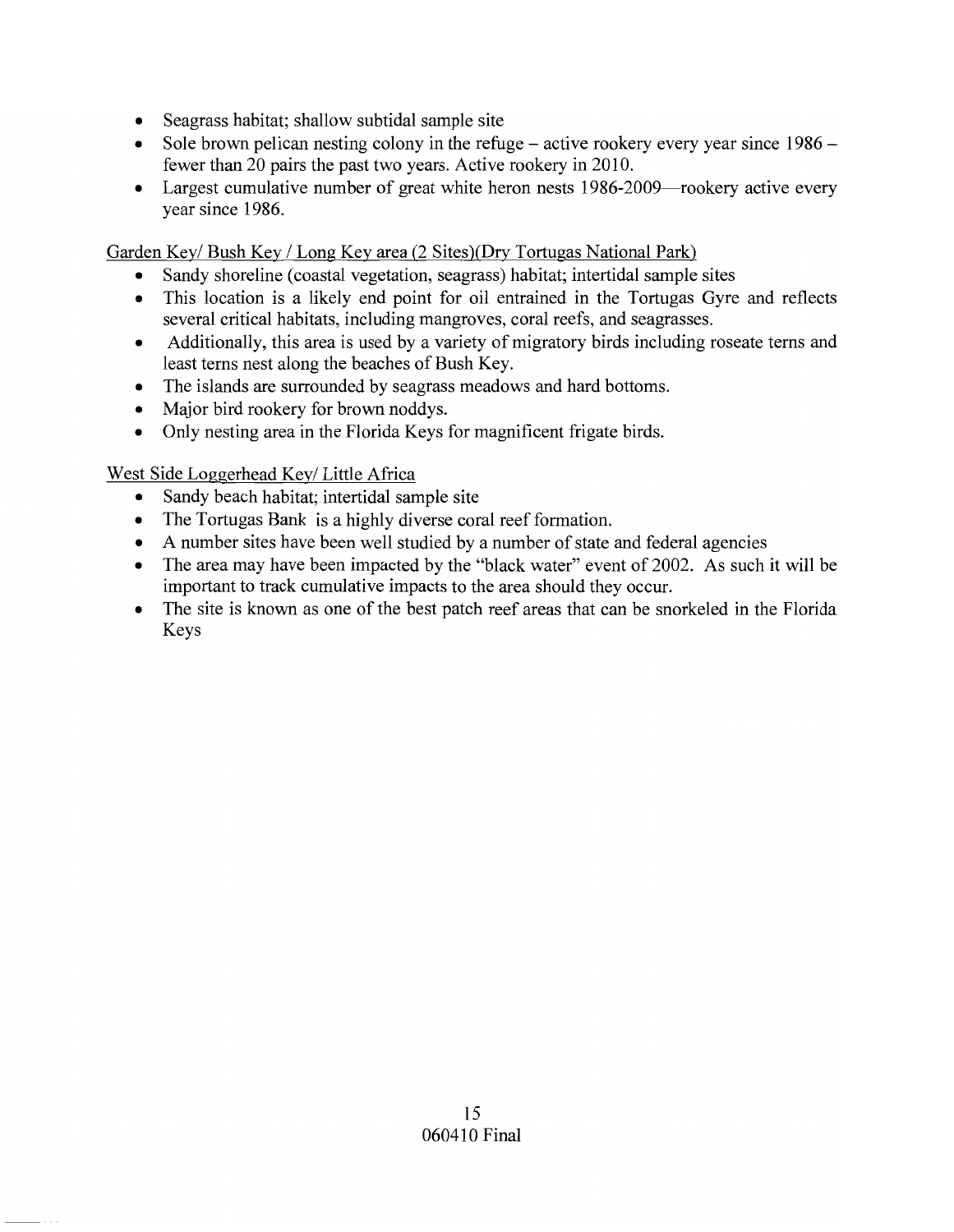# **APPENDIX**

# **MS Canyon 252 (Deepwater Horizon) Oil Spill 5-14-2010 version Shoreline Sediment Sampling Protocols for NRDA**

#### **Sampling Objectives**

The focus of this document is collection of sediment samples by hand / hand tools (i.e. without use of specialized sampling devices or equipment) in the intertidal zone. Sediment samples may be collected to support various objectives during a natural resource damage assessment. Samples may be taken to investigate an exposure pathway; to investigate levels at which biota in sediment are exposed; to assist in evaluations of weathering and fingerprinting of oil; to measure sediment characteristics for interpreting chemical and biological results; and for other reasons. These protocols do not address sediment sampling objectives; prior to collecting samples a plan should be drawn up that clearly establishes specific sampling objectives including the types (e.g. depth of sample, composite versus discreet) and locations of samples to be collected. These protocols support natural resource damage assessments by providing the procedures that ensure sample integrity and the reliability of chemical characterizations as evidence in a damage assessment case. For detailed step-by-step instructions on how to collect various types of samples, refer to you sampling plan or other agreed upon SOPs.

#### **Sample Volumes Required for Common Analyses**

Type of Analysis Sample Volume

PAHs (including alkylated PAHs), TPH/THC, and Two each 250 mL (80z) glass jars filled  $\frac{3}{4}$  full; TOC (Alternatively, one 500 ml (16 oz) jar filled  $\frac{3}{4}$  full)

# Grain Size 100 g in resealable (e.g. Ziploc) bag or 4 ozjar

# **Sampling Equipment/Containers and Collection Methods**

• Collect shoreline sediment samples (wearing clean nitrile or other non-contaminating gloves) by scooping sediment into the sample container using a clean utensil (e.g. wooden tongue depressor, spoon). To avoid potential cross-contamination, use pre-cleaned disposable utensils or wrap utensils in foil and discard foil between samples.

• Avoid or remove stones, sticks, and other debris; do not include visible oil or tar balls (see separate protocol for collection of oil samples if that is the intent).

• Sediment samples for PAHs and TPH/THC should be placed in glass containers with Teflon-lined lids, certified clean for semi-volatile analysis. Grain size samples may be placed in a plastic bag or small jar. • Each sediment sample for PAHs and TPH/THC may be placed in one 500 ml (16 oz) jar filled % full, or in two 250 ml (8 oz) glass jars filled  $\frac{3}{4}$  full (to facilitate shipping and handling). If sample volume is split between two containers, both containers should receive the same sample ID (label the first container,

"XYZ...1 of 2" and the 2<sup>nd</sup> container, "XYZ...2 of 2") and recorded on a single line of the CoC form. • If placing sediment in more than one jar, or if compositing samples from more than one location, the sample must be mixed before placing in the jar(s). This should be performed in a disposable aluminum pan, on aluminum foil, or on other disposable, non-contaminating material.

• Segregate dirty/clean areas. Layout clean substrates to work on and replace frequently.

#### **Preservation/Holding Times**

• Immediately place all sediment samples into coolers and keep on ice until prepared for shipment.

• Sediment samples should be shipped for arrival at the lab within 7 days of collection. Sediment samples that will not be analyzed within 7 days of collection must be frozen for long tenn storage by the lab (with the exception of grain size samples, which should not be frozen}.MS Canyon 252 (Deepwater Horizon) Oil Spill 5-14-2010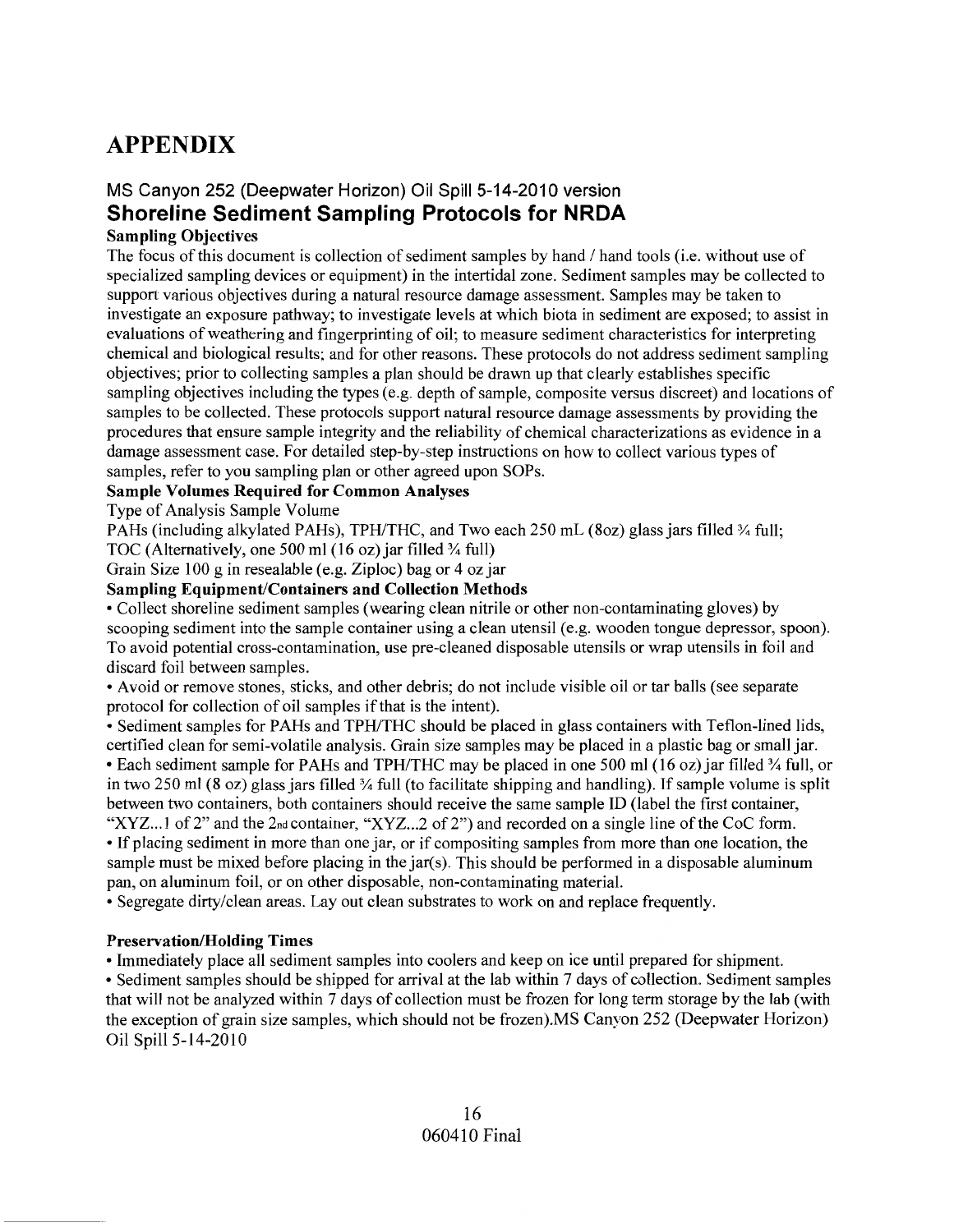#### **Labeling / Documentation / Other Considerations**

• Prepare sample labels following sample ID protocol provided in the instructions from the trustee data management team.

• Take precautions to avoid cross-contamination of the site from oil on boots and shovels.

• Affix sample ID labels to each container and cover with clear tape wrapped around the entire container circumference.

• Preserve all original field notebooks, which should be signed and dated. If crossing out or correcting any entries, date and initial when making the changes. Documentation is critical; original records will be gathered and kept on file by the trustees.

• Record the presence of oil, weather conditions, etc. in field notes. Record GPS coordinates for each sample. Take photographs of the sampling locations and sample collection itself if possible; make sure each photograph or series can be later associated with the corresponding sampling locations (e.g. through use of GPS Photolink software or by keeping a detailed photo log). Do not delete or alter any photos (see separate NRDA Field Photography Guidance).

• Ship known oil-contaminated samples separate from non-contaminated or low contaminated samples to reduce risk of cross-contamination.

• See related NRDA protocol documents for specific sample shipping and notification/ sampling documentation instructions.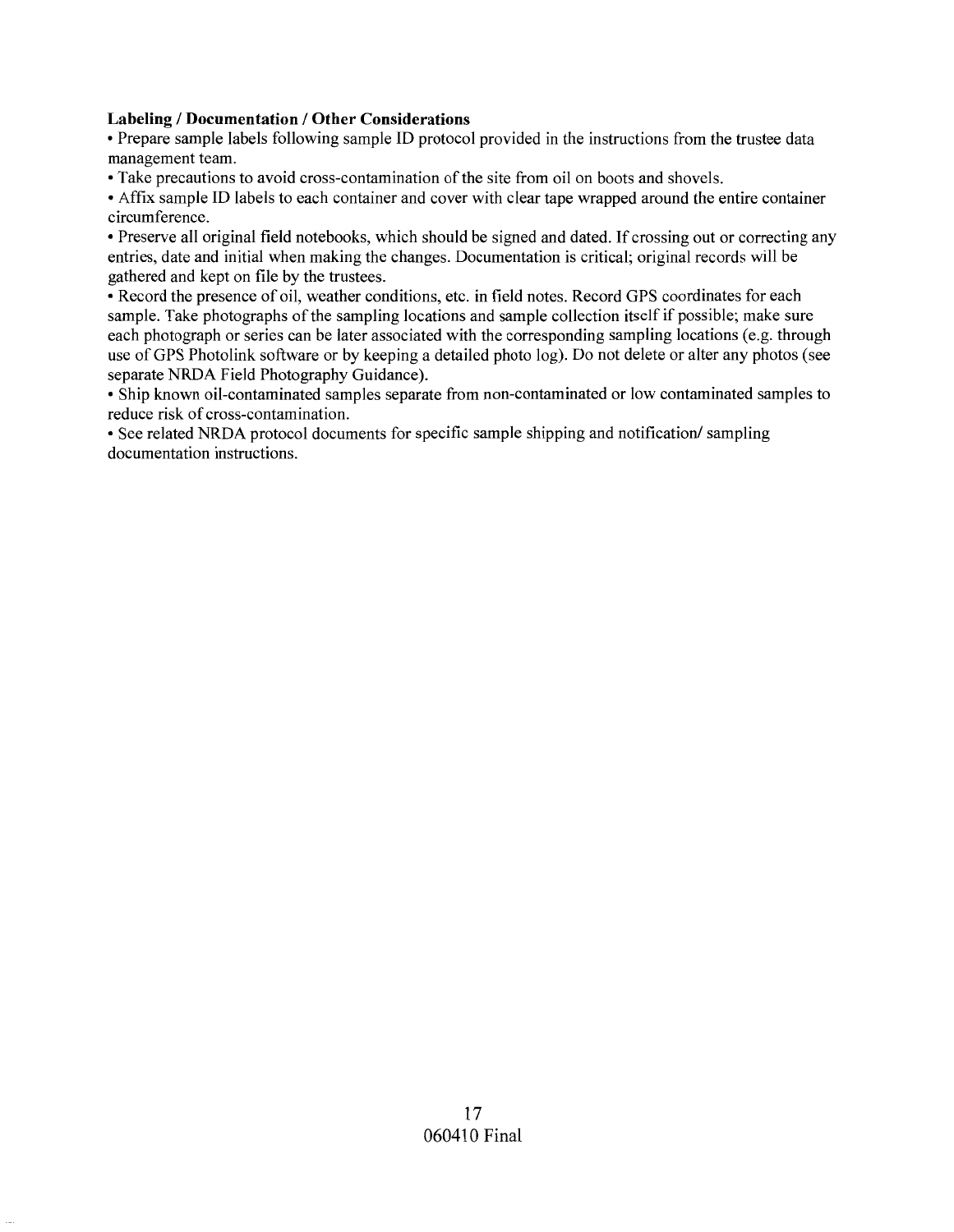#### 04/30/2010

#### **Protocols For Collecting NRDA Samples SUBTIDAL SEDIMENTS**

Sampling Objectives

- To determine the concentration and source of oil compounds in sediments.
- To measure sediment characteristics for interpreting chemical and biological results.
- To document the presence or absence of sunken oil.

Sample Volume by Analytical Method (see back page for description and suggested detection limits) AHC by GC/FID 250 mL; or 1/2pint; or 8 oz

PAH by GC/MS-SIM 1/2pint; or 8 oz (same sample as above)

TOC 10 g; or 10 mL

Grain size 100 g; or less than 4 oz (separate sample) Sampling Equipment/Containers

• Any sediment sampling device which meets the following requirements can be used:

-creates a minimum bow wake when descending

-penetrates the sediments below the desired sampling depth

-closes to form a leak-proof seal after the sediment sample is taken

-prevents sediment washout and disturbance when ascending

• Common sampling devices include: modified van Veen grab; Ekman grab; box dredge.

• Sediment samples for AHC and PAH should be placed in glass containers, certified-clean to be organic-free (solvent rinsed), with Teflon- or aluminum foil-lined lids. For TOC, they can be placed in soap-cleaned glass or plastic containers. For grain size, Ziploc or Whirl-Pak bags can be used. Sample Collection Methods

• Decon all sampling gear before using and between sampling stations. First wash with laboratory-grade detergent and clean water.

• In oiled areas, decon all sampling equipment and supplies between samples.

- Avoid contamination from surface slicks if present.
- Lower and retrieve the sampling device at a controlled speed of ~1 foot per second.

• The device should contact the bottom gently; only its weight or piston mechanism should be used to penetrate the sediment. It is important to minimize disturbance to the surface floc which is likely to contain oil contaminants.

• Inspect the sample to make sure that it meets the following criteria:

-the sampler is not overfilled; the sediment surface is not pressed against the sampler top. -overlying water is present, indicating minimal leakage.

-sediment surface is undisturbed, indicating lack of channeling or sample washout.

-the desired penetration depth is achieved (e.g., 4-5 cm for a 2 cm sample).

• Siphon off the overlying water near one side of the sampler.

• Using a flat scoop, accurately collect the top 2 cm, avoiding sediments in contact with the sides of the sampler. Use a new scoop for each station. Collect other intervals, per the sampling plan.

• On each trip, try to sample control and least oiled areas first, then the most contaminated areas .

• A field/trip blank should be prepared by opening a sample container (iar) and allowing it to stand open for the time it takes to collect field samples (3-5 minutes). Ideally, kiln-fired sand supplied by the laboratory can be transferred (poured or scooped) from one container to another and returned to the lab as a field blank, but if this is not possible, the open jar technique is acceptable.

04/30/2010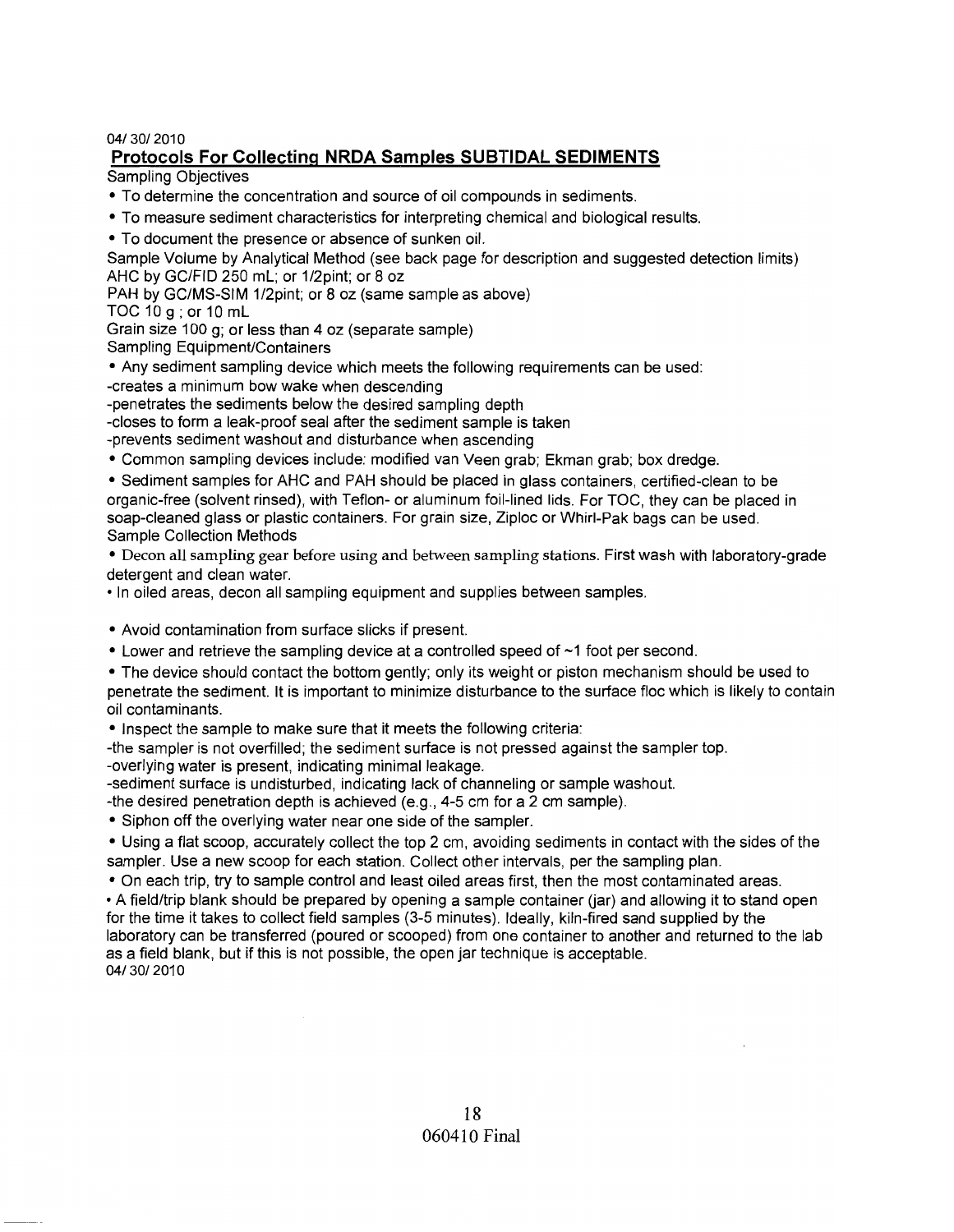• Record the sample no. on both the label and lid. Record the following on the field log sheet: sample no.; date/time; location; gps coordinates, water depth; penetration depth; surface sediment characteristics: texture, color, biota, debris, sheens, odor, etc.; vertical changes in sediment characteristics

#### Preservation/Holding Times

• Immediately place all sediment samples in a cooler and keep at 4°C. Freeze samples for chemical analysis by the end of each day. Refrigerate samples for TOC and grain size (do not freeze).

- Use packing material, such as bubble wrap, around containers to prevent breakage.
- Sediment samples can be held frozen in the dark for several years without loss of sample integrity.

• Sediment extracts can be held at 4°C in the dark for 40 days without loss of sample integrity. Analytical Methods

• Aliphatic hydrocarbons (SHC or AHC). Often referred to as total petroleum hydrocarbons, but most methods do not differentiate among petroleum, pyrogenic, and biogenic hydrocarbons. AHC by GC-FID (total area of FID gas chromatogram of combined  $f_1$  and  $f_2$  fractions after column chromatography) is often the preferred method because of the low detection limit (2 ppm versus 100-1000 ppm for other THC methods) and the direct measurement of hydrocarbons. This method does not detect low boiling compounds (below n-C8). For NRDA, AHC analyses generally will not provide the data needed to support calculation of toxic effects from PAH exposure, and will have to be corrected to equivalent PAHs. The AHC results, however, can be used to track oil weathering and map extent of exposure to benthic resources. Detection limits are usually higher than those needed for benthic injury assessment. Sample prep may require extra steps to remove lipids which may interfere with the analysis.

• Polycyclic aromatic hydrocarbons (PAH). Since most of the toxicity in oil is due to the PAHs, it is often the preferred analysis for NRDA. The analytes must include the alkyl-substituted PAH homologs, in addition to the standard PAH "priority pollutants." This method is referred to as Modified EPA Method 8270, because the list of PAHs is expanded to include the alkylated homologs, using GC/MS in the selected ion monitoring mode. Detection levels should be 1 ppb for individual PAHs to support injury assessment using toxicity thresholds. Important: Have the lab also run the source oil.

• Biomarkers (SIT). Sterane/triterpane biomarkers are "fossil" compounds unique to the oil formation that are very resistant to weathering, persisting for decades after some events. These compounds provide a secondary and confirming line of evidence in forensic oil identification. These data are also generated by the 8270 method.

#### Other Considerations

• Be aware of sources of contamination on the sampling vessel (exhaust fumes, engine cooling systems, oily surfaces). Work up-wind of any exhausts. Segregate dirty/clean areas. Layout clean substrates to work on and replace frequently.

• Collect background samples from clean sites representative of pre-oiling conditions, as well as areas not yet oiled but in the potential path of the oil.

• Use a physical or mental model of the extent of benthic contamination to determine the number and location of samples. Minimum guidelines are at least three samples per area of relatively uniform exposure or distinct waterbody. Also, sample along exposure gradients at regular intervals proportionate to the exposure area.

• Present chemical results on a dry-weight basis.

• Collect separate splits for infauna or bioassay, so they can be correlated with chemical results.04/301 2010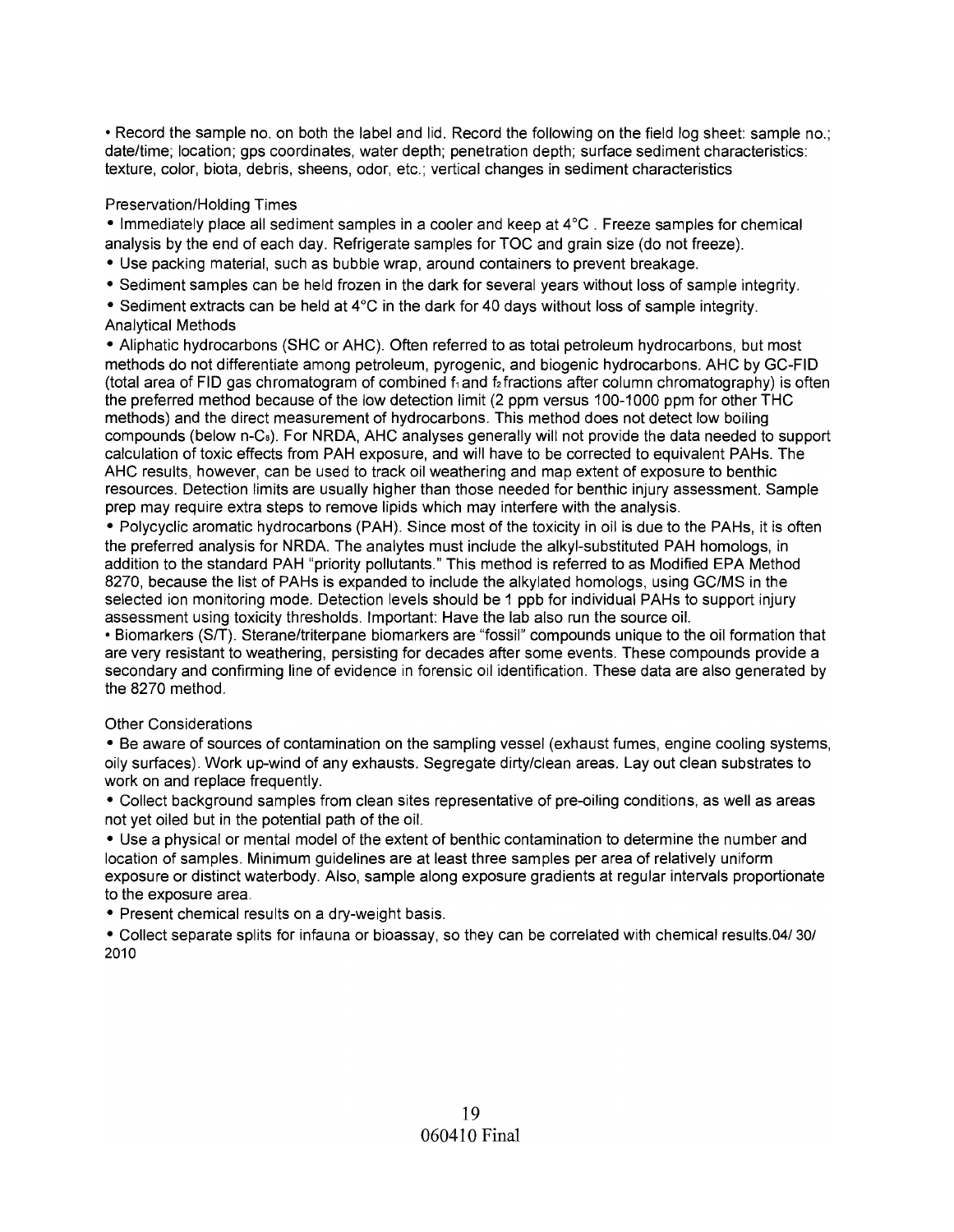#### Key References

NOAA, 1993. Sampling and analytical methods of the National Status and Trends Program, National Benthic Surveillance and Mussel Water Projects, 1984-1992. Volumes I-IV, Comprehensive descriptions of trace organic analytical methods. Lauenstein, G.G. and AY. Cantillo (eds.). NOAA Tech. Memo NOS ORCA 71, Silver Spring, MD.

Reinharz, E. and J. Michel, 1996. Preassessment phase guidance document. NOAA Damage Assessment and Restoration Program, Silver Spring, MD. 35 pp. + 10 appendices. Sauer, T.C. and P.D. Boehm, 1995. Hydrocarbon chemistry for analytical methods for oil spill assessments. Marine Spill Response Corp. Tech. Report Series 95-032, Washington, D.C. 114 pp. USEPA, 1979. Methods for chemical analysis of water and wastes. EPA-600/4-79/020. Environmental Monitoring Systems Laboratory, Office of Research and Development, Cincinnati, OH.

USEPA, 1986. Test methods for evaluating solid waste. SW 846 Third Edition (and updates). Edited 30 Apr 2010, wbd/jrp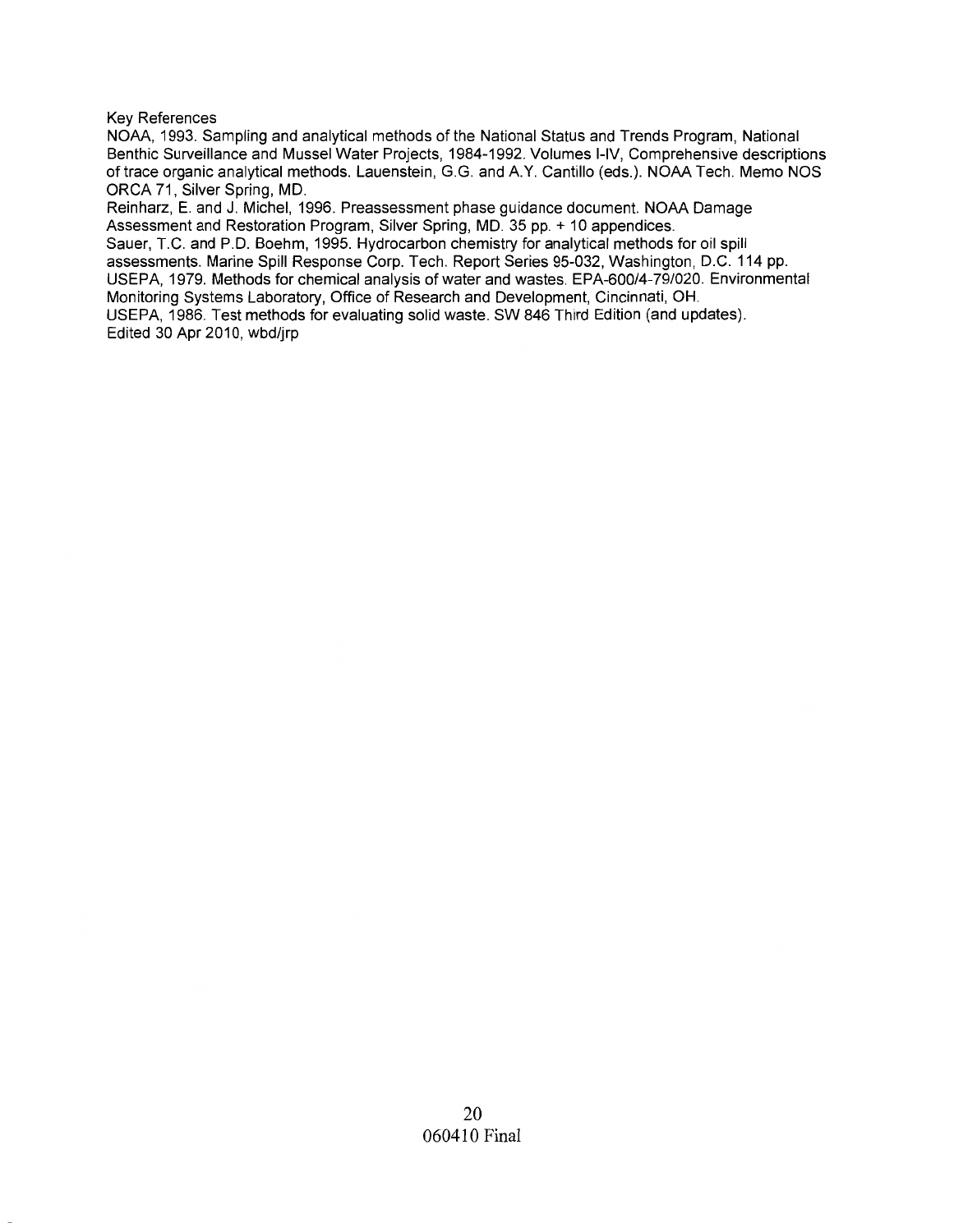# **Shallow Subsurface Water Sampling Protocol for NRDA** (5-14-10)

#### **Sampling Objectives**

The focus of this document is collection of water samples by hand (i.e. without use of specialized sampling devices or equipment) in the shallow subsurface either by wading from shore or from a vessel. Water samples may be collected to support various objectives during a natural resource damage assessment. Samples may be taken in proximity to oiled biota to investigate an exposure pathway; beneath floating oil to determine the degree to which constituents are being released into the water column; to support exposure and transport modeling; to assist in evaluations of weathering and fingerprinting of oil; and for other reasons. This protocol does not address water sampling objectives; prior to collecting samples a plan should be drawn up that clearly establishes specific sampling objectives including the types and locations of samples to be collected. This protocol supports natural resource damage assessments by establishing the procedures that ensure sample integrity and the reliability of chemical characterizations as evidence in a damage assessment case. For detailed step-by-step instructions on how to collect various types of samples, refer to you sampling plan or other agreed upon SOPs.

#### **Sample Volumes Required for Common Analyses**

PAHs (including alkylated PAHs) and TPH/THC station if possible)

1 liter (collect two replicate I-liter jars per

#### **Sampling Equipment/Containers and Collection Methods**

- Collect samples (wearing clean nitrile or other non-contaminating gloves) directly into the sample container from the water, to minimize risks of cross-contamination .
- Collect 1 liter water samples in glass containers with Teflon lined lids, certified clean for semi-volatile analysis. Amber glass is preferred to reduce light exposure, but not required. Leave headspace of about 1 inch; do not leave for prolonged periods in the light.
- To collect VOA samples, prior coordination with the receiving lab is recommended. Typically, 40-ml VOA vials preserved with 0.2 ml HCI should be obtained in advance from the lab; if not possible, obtain from a supplier that certifies them clean and pre-preserved for volatile analysis. When collecting VOA sample, fill vials so that they have no headspace or air bubbles remaining after lid is replaced.
- If oil or sheen is present, decontaminate everything that contacts the oil or sheen after each collection. Wash with laboratory-grade detergent and clean water, with a triple clean water rinse (distilled water from a local store is OK).
- Collect subsurface samples to characterize constituents present in particulate and/or dissolved state in the water column. Do not take samples from water surface to characterize water column concentrations (see separate protocol for collection of oil samples if the intent is to characterize floating oil).
- Containers for subsurface samples must be deployed and retrieved with the lid sealed so that the sample does not inadvertently include water surface constituents. Remove and replace the lid only at the sampling depth.
- Clear surface slicks prior to immersing sample container, but carefully so that the surface oil is not dispersed into the water column. Sweeping the area with sorbents is effective.
- On each trip, try to sample least oiled areas first, then more contaminated areas subsequently.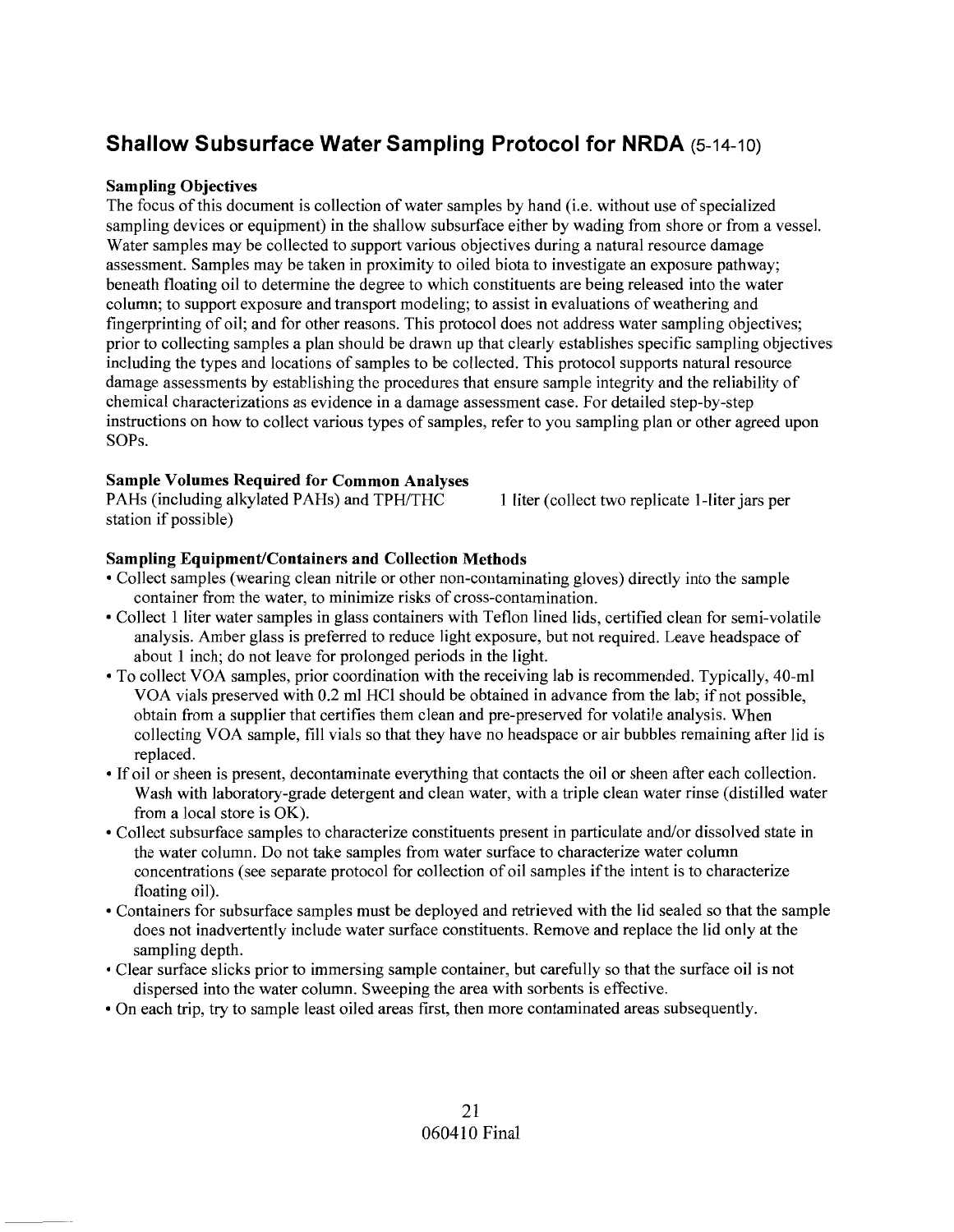#### Preservation/Holding Times

- Immediately place all water samples into coolers and keep on ice (but do not freeze).
- 1 liter samples for PAHs and TPH/THC: These samples should be extracted by the lab within 7 days of collection. No preservative should be added. Keep samples at 4°C, and ship to the lab daily (if feasible) to maximize available time for processing by lab.
- 40 ml vials for VOA: These samples should be analyzed by the lab within 14 days of collection (and are only valid if pre-preserved vials are used as described above). Keep samples at 4°C, and ship to the lab daily (if feasible) to maximize available time for processing by lab.

#### Labeling / Documentation / Other Considerations

- Prepare sample labels following sample ID protocol provided in the instructions from the trustee data management team.
- If collecting a replicate water sample at each location as recommended above (i.e. as a backup in case of breakage or loss of containers during shipment and handling), both containers should receive the same sample ID (label the first container, "XYZ...1 of 2" and the 2nd container, "XYZ...2 of 2") and both should be entered on the same line on the CoC form. If a sample is collected as a *duplicate* (not a replicate), it should receive a unique sample ID and be recorded on a separate line on the CoC form.
- Affix sample ID labels to each container and cover with clear tape wrapped around the entire container circumference.
- Preserve all original field notebooks, which should be signed and dated. If crossing out or correcting any entries, date and initial when making the changes. Documentation is critical; original records will be gathered and kept on file by the trustees.
- Record the presence of oil slicks, weather, wave conditions, etc. in field notes, which might suggest mixing of surface oil during sampling. Record GPS coordinates for each sample. Take photographs of the sampling locations and sample collection itself if possible; make sure each photograph or series can be later associated with the corresponding sampling locations (e.g. through use of GPS Photolink software or by keeping a detailed photo log). Do not delete or alter any photographs, the numbering sequence of photos uploaded from your camera must not have any gaps (see separate NRDA Field Photography Guidance).
- If collecting samples from a vessel, be aware of potential sources of contamination on the vessel (e.g. exhaust fumes, oily surfaces). Work up-wind of any exhausts. Segregate dirty/clean areas. Layout clean substrates to work on and replace frequently.
- Ship known oil-contaminated samples separate from non-contaminated or low contaminated samples to reduce risk of cross-contamination.
- See related NRDA protocol documents for specific sample shipping and notification/sampling documentation instructions.
- Record the sample no. on both the label and lid. Record the following on the field log sheet: sample no.; date/time; location; gps coordinates, water depth; penetration depth; surface sediment characteristics: texture, color, biota, debris, sheens, odor, etc.; vertical changes in sediment characteristics

Preservation/Holding Times

- Immediately place all sediment samples in a cooler and keep at  $4^{\circ}$ C. Freeze samples for chemical analysis by the end of each day. Refrigerate samples for TOC and grain size (do not freeze).
- Use packing material, such as bubble wrap, around containers to prevent breakage.
- Sediment samples can be held frozen in the dark for several years without loss of sample integrity.
- Sediment extracts can be held at  $4^{\circ}$ C in the dark for 40 days without loss of sample integrity.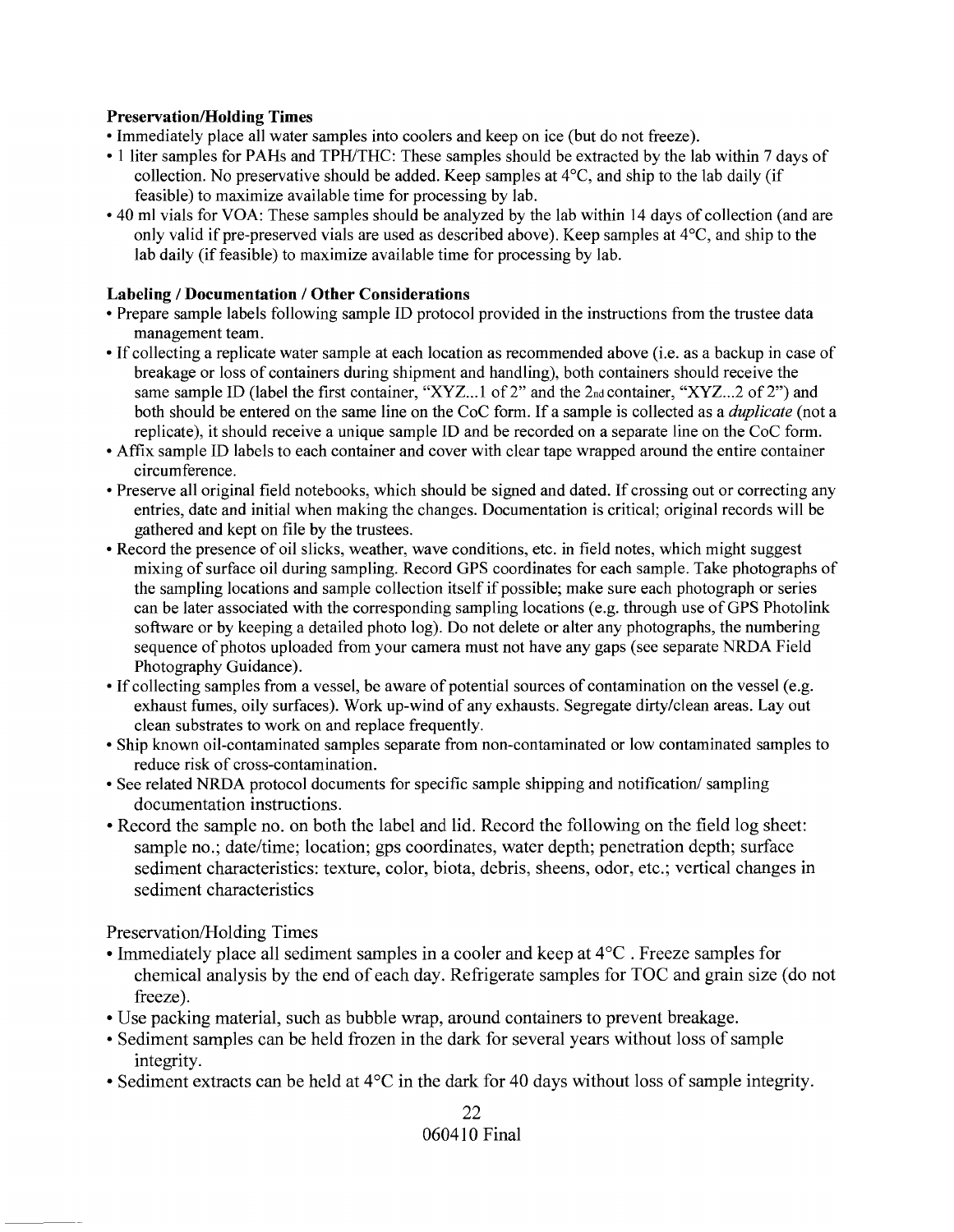Other Considerations

- Be aware of sources of contamination on the sampling vessel (exhaust fumes, engine cooling systems, oily surfaces). Work up-wind of any exhausts. Segregate dirty/clean areas. Layout clean substrates to work on and replace frequently.
- Collect background samples from clean sites representative of pre-oiling conditions, as well as areas not yet oiled but in the potential path of the oil.
- Use a physical or mental model of the extent of benthic contamination to determine the number and location of samples. Minimum guidelines are at least three samples per area of relatively uniform exposure or distinct waterbody. Also, sample along exposure gradients at regular intervals proportionate to the exposure area.
- Present chemical results on a dry-weight basis.
- Collect separate splits for infauna or bioassay, so they can be correlated with chemical results